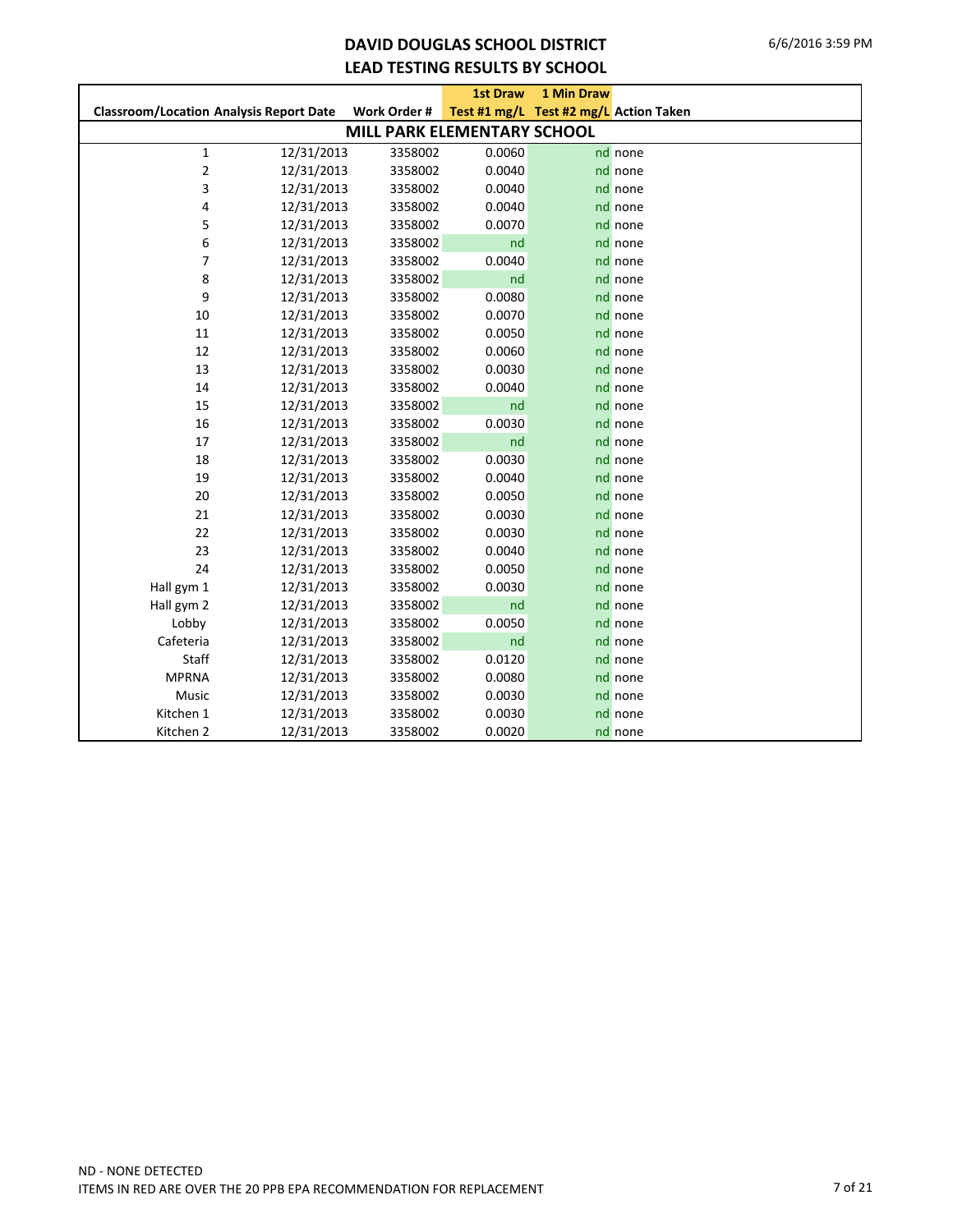|                                               | lexinl    |  |  |  |  |  |  |
|-----------------------------------------------|-----------|--|--|--|--|--|--|
|                                               | nalytical |  |  |  |  |  |  |
| <b>LABORATORIES, INC.</b><br>SW Pecific Lluss |           |  |  |  |  |  |  |

**Tigard, OR 97223** Tel.: (503) 639-9311 Fax: (503) 684-1588

#### $\mathbf C$ **David Douglas School District** L

- Attn: David Callaway  $\mathbf{I}$
- 2900 SE 122nd E
- Portland OR, 97236  $\mathbb N$
- Phone: (503) 252-2900 T

### **ANALYSIS REPORT**

ORELAP Accredited Lab#: OR-100013

Reported: 12/31/2013 Received: 12/24/2013 Sampled By: Work Order: 3358002

Project: -Project  $# : N/A$ PWSID  $#: -$ PO #: 141528

| Lab Number<br>3358002-01        | <b>Sample Name</b><br><b>MP1A</b>       |                  | Sampled: 12/13/13 7:50   |               |            | <b>Sample Composition:</b> |                               |                            |
|---------------------------------|-----------------------------------------|------------------|--------------------------|---------------|------------|----------------------------|-------------------------------|----------------------------|
| Metals (Total)                  | Code                                    | <b>Method</b>    | <b>Units</b>             | <b>Result</b> | <b>MRL</b> | <b>EPA MCL</b>             | <b>Secondary</b><br>Standard* | <b>Analysis Date/ Time</b> |
| $t$ Lead                        | 1030                                    | EPA 200.9        | mg/L                     | 0.006         | 0.002      | 0.015                      |                               | 12/27/13 14:00             |
| <b>Lab Number</b><br>3358002-02 | <b>Sample Name</b><br><b>MP1B</b>       |                  | <b>Sampled: 12/13/13</b> | 7:51          |            | <b>Sample Composition:</b> |                               |                            |
| Metals (Total)                  | Code                                    | <b>Method</b>    | <b>Units</b>             | <b>Result</b> | <b>MRL</b> | <b>EPA MCL</b>             | <b>Secondary</b><br>Standard* | <b>Analysis Date/Time</b>  |
| tLead                           | 1030                                    | EPA 200.9        | mg/L                     | <b>ND</b>     | 0.002      | 0.015                      |                               | 12/27/13 14:00             |
| <b>Lab Number</b><br>3358002-03 | <b>Sample Name</b><br><b>MP2A</b>       |                  | Sampled: 12/13/13 7:53   |               |            | <b>Sample Composition:</b> |                               |                            |
| Metals (Total)                  | Code                                    | <b>Method</b>    | <b>Units</b>             | <b>Result</b> | <b>MRL</b> | <b>EPA MCL</b>             | <b>Secondary</b><br>Standard* | <b>Analysis Date/Time</b>  |
| <i><b>tLead</b></i>             | 1030                                    | <b>EPA 200.9</b> | mg/L                     | 0.004         | 0.002      | 0.015                      |                               | 12/27/13 14:00             |
| <b>Lab Number</b><br>3358002-04 | <b>Sample Name</b><br>MP <sub>2</sub> B |                  | <b>Sampled: 12/13/13</b> | 7:54          |            | <b>Sample Composition:</b> |                               |                            |
| Metals (Total)                  | Code                                    | <b>Method</b>    | <b>Units</b>             | <b>Result</b> | <b>MRL</b> | <b>EPA MCL</b>             | Secondary<br>Standard*        | <b>Analysis Date/Time</b>  |
| <i>tLead</i>                    | 1030                                    | EPA 200.9        | mg/L                     | <b>ND</b>     | 0.002      | 0.015                      |                               | 12/27/13 14:00             |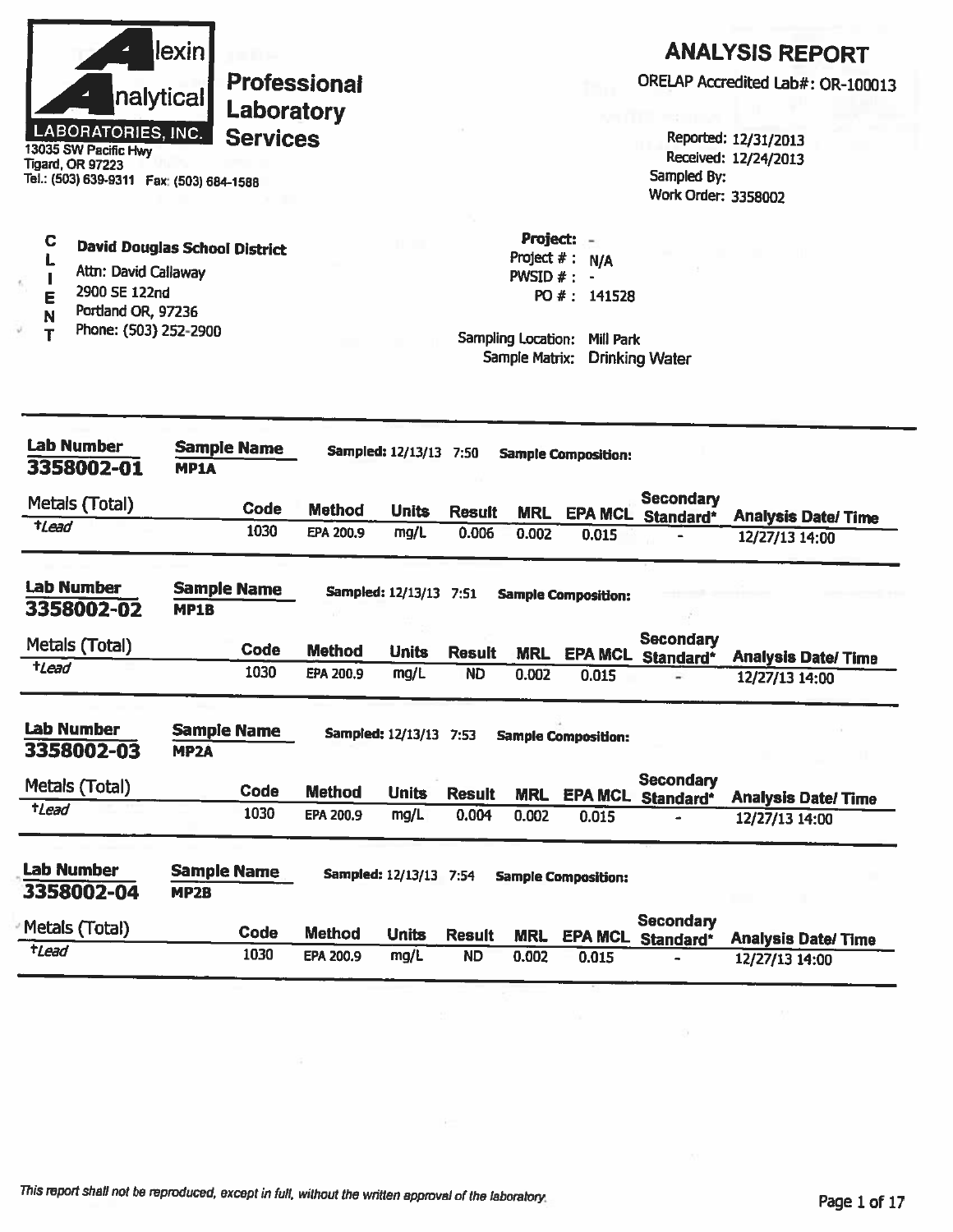|                  | nalytical <br>LABORATORIES, INC.<br>13035 SW Pacific Hwy<br><b>Tigard, OR 97223</b><br>Tel.: (503) 639-9311  Fax: (503) 684-1588 | lexin       | <b>Professional</b><br>Laboratory<br><b>Services</b> |               |                               |               |                                                                               |                                  | Sampled By:<br>Work Order: 3358002 | <b>ANALYSIS REPORT</b><br>ORELAP Accredited Lab#: OR-100013<br>Reported: 12/31/2013<br>Received: 12/24/2013 |
|------------------|----------------------------------------------------------------------------------------------------------------------------------|-------------|------------------------------------------------------|---------------|-------------------------------|---------------|-------------------------------------------------------------------------------|----------------------------------|------------------------------------|-------------------------------------------------------------------------------------------------------------|
| C<br>Е<br>N<br>Т | <b>David Douglas School District</b><br>Attn: David Callaway<br>2900 SE 122nd<br>Portland OR, 97236<br>Phone: (503) 252-2900     |             |                                                      |               |                               |               | Project:<br>Project $#$ :<br>PWSID #:<br>Sampling Location:<br>Sample Matrix: | N/A<br>PO #: 141528<br>Mill Park | <b>Drinking Water</b>              |                                                                                                             |
|                  | <b>Lab Number</b><br>3358002-05                                                                                                  | <b>MP3A</b> | <b>Sample Name</b>                                   |               | Sampled: 12/13/13 7:43        |               |                                                                               | <b>Sample Composition:</b>       |                                    |                                                                                                             |
|                  | Metals (Total)                                                                                                                   |             | <b>Code</b>                                          | <b>Method</b> | <b>Units</b>                  | <b>Result</b> | <b>MRL</b>                                                                    | <b>EPA MCL</b>                   | Secondary<br>Standard*             | <b>Analysis Date/Time</b>                                                                                   |
| $t$ Lead         |                                                                                                                                  |             | 1030                                                 | EPA 200.9     | mg/L                          | 0.004         | 0.002                                                                         | 0.015                            |                                    | 12/27/13 14:00                                                                                              |
|                  | <b>Lab Number</b><br>3358002-06                                                                                                  | <b>MP3B</b> | <b>Sample Name</b>                                   |               | <b>Sampled: 12/13/13 7:44</b> |               |                                                                               | <b>Sample Composition:</b>       |                                    |                                                                                                             |
|                  | Metals (Total)                                                                                                                   |             | Code                                                 | <b>Method</b> | <b>Units</b>                  | <b>Result</b> | <b>MRL</b>                                                                    | <b>EPA MCL</b>                   | <b>Secondary</b><br>Standard*      | <b>Analysis Date/Time</b>                                                                                   |
| tLead            |                                                                                                                                  |             | 1030                                                 | EPA 200.9     | mg/L                          | <b>ND</b>     | 0.002                                                                         | 0.015                            |                                    | 12/27/13 14:00                                                                                              |
|                  | <b>Lab Number</b><br>3358002-07                                                                                                  | MP4A        | <b>Sample Name</b>                                   |               | Sampled: 12/13/13 7:46        |               |                                                                               | <b>Sample Composition:</b>       |                                    |                                                                                                             |
|                  | Metals (Total)                                                                                                                   |             | Code                                                 | <b>Method</b> | <b>Units</b>                  | <b>Result</b> | <b>MRL</b>                                                                    | <b>EPA MCL</b>                   | <b>Secondary</b><br>Standard*      | <b>Analysis Date/ Time</b>                                                                                  |
| tLead            |                                                                                                                                  |             | 1030                                                 | EPA 200.9     | mg/L                          | 0.004         | 0.002                                                                         | 0.015                            |                                    | 12/27/13 14:00                                                                                              |
|                  | <b>Lab Number</b><br>3358002-08                                                                                                  | MP4B        | <b>Sample Name</b>                                   |               | <b>Sampled: 12/13/13 7:47</b> |               |                                                                               | <b>Sample Composition:</b>       |                                    |                                                                                                             |
|                  | Metals (Total)                                                                                                                   |             | Code                                                 | <b>Method</b> | <b>Units</b>                  | <b>Result</b> | <b>MRL</b>                                                                    | <b>EPA MCL</b>                   | <b>Secondary</b><br>Standard*      | <b>Analysis Date/Time</b>                                                                                   |
| tLead            |                                                                                                                                  |             | 1030                                                 | EPA 200.9     | mg/L                          | <b>ND</b>     | 0.002                                                                         | 0.015                            |                                    | 12/27/13 14:00                                                                                              |

 $\mathcal{M}_4$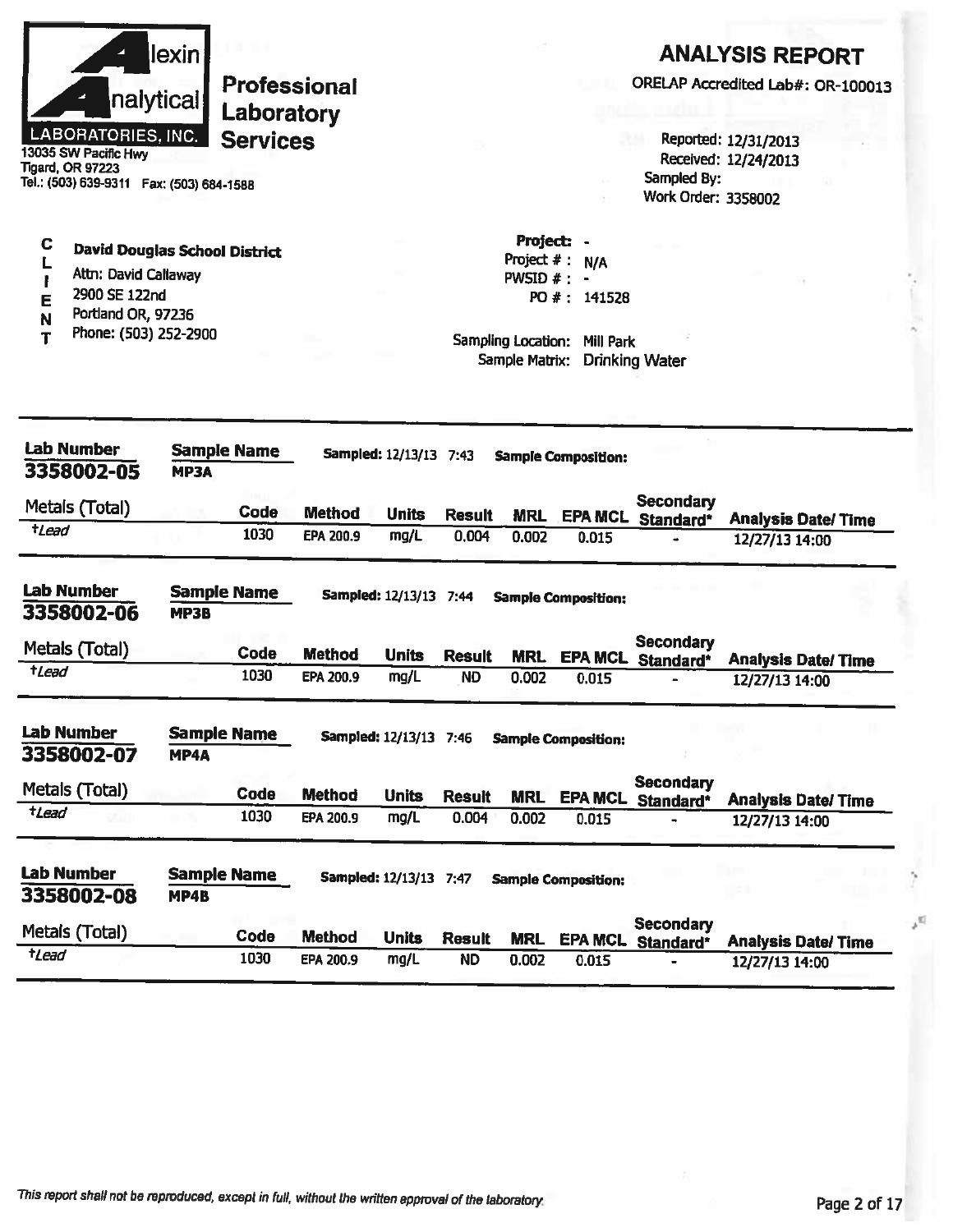

13035 SW Pacific Hwy **Tigard, OR 97223** Tel.: (503) 639-9311 Fax: (503) 684-1588

## **ANALYSIS REPORT**

ORELAP Accredited Lab#: OR-100013

Reported: 12/31/2013 Received: 12/24/2013 Sampled By: Work Order: 3358002

| C | <b>David Douglas School District</b> |  |
|---|--------------------------------------|--|
|   |                                      |  |

- L Attn: David Callaway  $\mathbf{I}$
- 2900 SE 122nd E
- Portland OR, 97236 N
- Phone: (503) 252-2900 T

Project: -Project  $# : N/A$ PWSID  $#$  : -PO #: 141528

| <b>Lab Number</b><br>3358002-09 | <b>Sample Name</b><br><b>MP5A</b> |             |               | Sampled: 12/13/13 7:38   | <b>Sample Composition:</b> |            |                            |                               |                           |
|---------------------------------|-----------------------------------|-------------|---------------|--------------------------|----------------------------|------------|----------------------------|-------------------------------|---------------------------|
| Metals (Total)                  |                                   | <b>Code</b> | <b>Method</b> | <b>Units</b>             | <b>Result</b>              | <b>MRL</b> | <b>EPA MCL</b>             | <b>Secondary</b><br>Standard* | <b>Analysis Date/Time</b> |
| <i><b>tLead</b></i>             |                                   | 1030        | EPA 200.9     | mg/L                     | 0.007                      | 0.002      | 0.015                      |                               | 12/27/13 14:00            |
| <b>Lab Number</b><br>3358002-10 | <b>Sample Name</b><br>MP5B        |             |               | <b>Sampled: 12/13/13</b> | 7:39                       |            | <b>Sample Composition:</b> |                               |                           |
| Metals (Total)                  |                                   | Code        | Method        | <b>Units</b>             | <b>Result</b>              | <b>MRL</b> | <b>EPA MCL</b>             | <b>Secondary</b><br>Standard* | <b>Analysis Date/Time</b> |
| tLead                           |                                   | 1030        | EPA 200.9     | mg/L                     | <b>ND</b>                  | 0.002      | 0.015                      |                               | 12/27/13 14:00            |
| <b>Lab Number</b><br>3358002-11 | <b>Sample Name</b><br><b>MP6A</b> |             |               | <b>Sampled: 12/13/13</b> | 7:41                       |            | <b>Sample Composition:</b> |                               |                           |
| Metals (Total)                  |                                   | Code        | <b>Method</b> | <b>Units</b>             | <b>Result</b>              | <b>MRL</b> | <b>EPA MCL</b>             | <b>Secondary</b><br>Standard* | <b>Analysis Date/Time</b> |
| tLead                           |                                   | 1030        | EPA 200.9     | mg/L                     | <b>ND</b>                  | 0.002      | 0.015                      |                               | 12/27/13 14:00            |
| Lab Number<br>3358002-12        | <b>Sample Name</b><br><b>MP6B</b> |             |               | Sampled: 12/13/13 7:42   |                            |            | <b>Sample Composition:</b> |                               |                           |
| Metals (Total)                  |                                   | <b>Code</b> | <b>Method</b> | <b>Units</b>             | <b>Result</b>              | <b>MRL</b> | <b>EPA MCL</b>             | <b>Secondary</b><br>Standard* | <b>Analysis Date/Time</b> |
| tLead                           |                                   | 1030        | EPA 200.9     | mg/L                     | <b>ND</b>                  | 0.002      | 0.015                      |                               | 12/27/13 14:00            |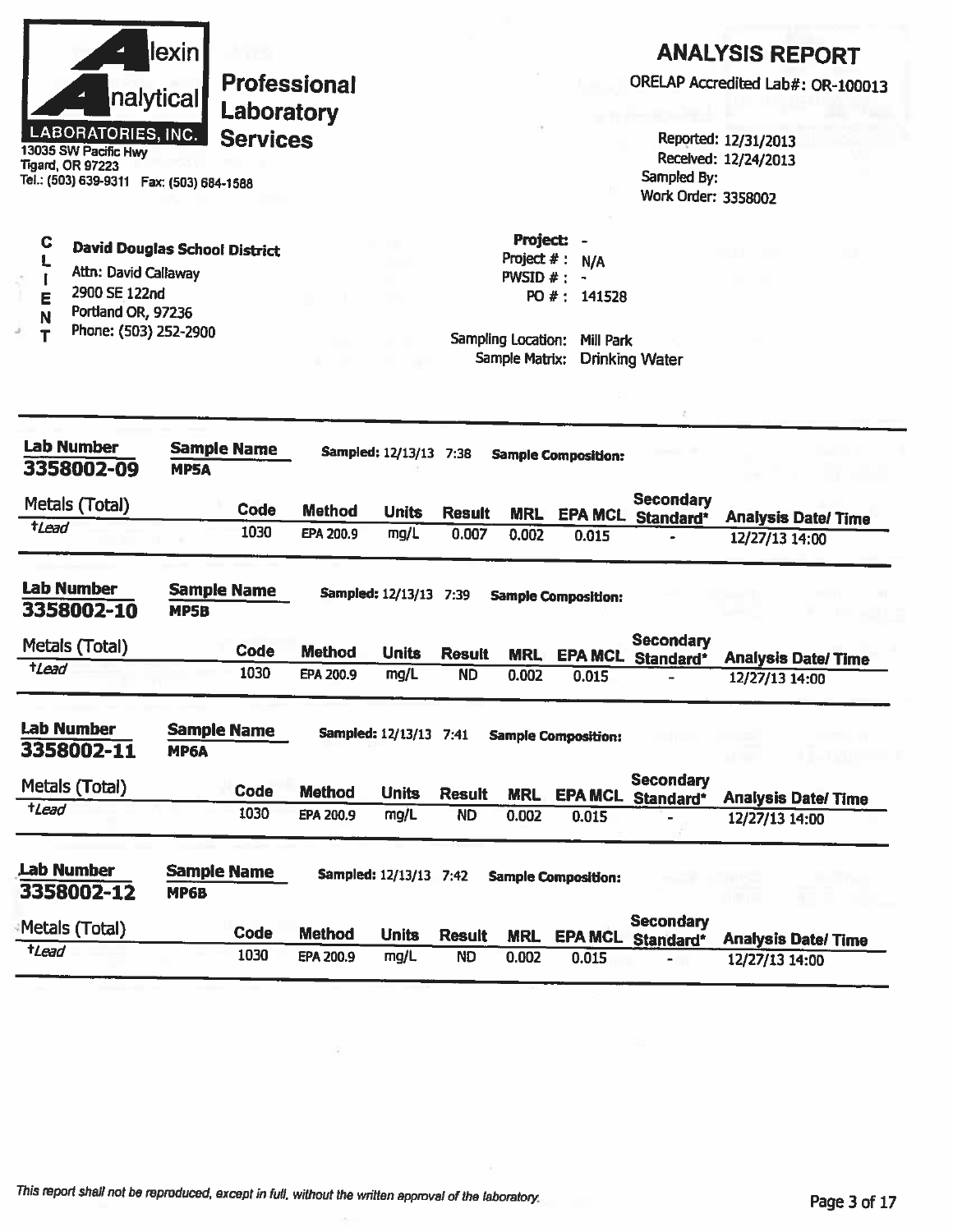|                     | nalytical<br><b>LABORATORIES, INC.</b><br>13035 SW Pacific Hwy<br>Tigard, OR 97223<br>Tel.: (503) 639-9311  Fax: (503) 684-1588 | lexin                      | <b>Professional</b><br>Laboratory<br><b>Services</b> |               |                               |               |                                                                    |                                               | Sampled By:<br>Work Order: 3358002    | <b>ANALYSIS REPORT</b><br>ORELAP Accredited Lab#: OR-100013<br>Reported: 12/31/2013<br>Received: 12/24/2013 |
|---------------------|---------------------------------------------------------------------------------------------------------------------------------|----------------------------|------------------------------------------------------|---------------|-------------------------------|---------------|--------------------------------------------------------------------|-----------------------------------------------|---------------------------------------|-------------------------------------------------------------------------------------------------------------|
| C<br>E<br>N<br>т    | <b>David Douglas School District</b><br>Attn: David Callaway<br>2900 SE 122nd<br>Portland OR, 97236<br>Phone: (503) 252-2900    |                            |                                                      |               |                               |               | Project: -<br>PWSID $#: -$<br>Sampling Location:<br>Sample Matrix: | Project $#: N/A$<br>PO #: 141528<br>Mill Park | <b>Drinking Water</b>                 |                                                                                                             |
|                     | <b>Lab Number</b><br>3358002-13                                                                                                 | <b>MP7A</b>                | <b>Sample Name</b>                                   |               | Sampled: 12/13/13 7:32        |               |                                                                    | <b>Sample Composition:</b>                    |                                       |                                                                                                             |
|                     | Metals (Total)                                                                                                                  |                            | Code                                                 | <b>Method</b> | <b>Units</b>                  | <b>Result</b> | <b>MRL</b>                                                         | <b>EPA MCL</b>                                | <b>Secondary</b>                      |                                                                                                             |
| <b>t</b> Lead       |                                                                                                                                 |                            | 1030                                                 | EPA 200.9     | mg/L                          | 0.004         | 0.002                                                              | 0.015                                         | Standard*                             | <b>Analysis Date/Time</b><br>12/27/13 14:00                                                                 |
|                     | <b>Lab Number</b><br>3358002-14                                                                                                 | MP7B                       | <b>Sample Name</b>                                   |               | Sampled: 12/13/13 7:33        |               |                                                                    | <b>Sample Composition:</b>                    |                                       |                                                                                                             |
|                     | Metals (Total)                                                                                                                  |                            | Code                                                 | <b>Method</b> | <b>Units</b>                  | <b>Result</b> | <b>MRL</b>                                                         |                                               | <b>Secondary</b><br>EPA MCL Standard* | <b>Analysis Date/Time</b>                                                                                   |
| <i><b>tLead</b></i> |                                                                                                                                 |                            | 1030                                                 | EPA 200.9     | mg/L                          | <b>ND</b>     | 0.002                                                              | 0.015                                         |                                       | 12/27/13 14:00                                                                                              |
|                     | <b>Lab Number</b><br>3358002-15                                                                                                 | MP8A                       | <b>Sample Name</b>                                   |               | <b>Sampled: 12/13/13 7:35</b> |               |                                                                    | <b>Sample Composition:</b>                    |                                       |                                                                                                             |
|                     | Metals (Total)                                                                                                                  |                            | Code                                                 | <b>Method</b> | <b>Units</b>                  | <b>Result</b> | <b>MRL</b>                                                         |                                               | Secondary<br>EPA MCL Standard*        | <b>Analysis Date/Time</b>                                                                                   |
| $t$ <i>Lead</i>     |                                                                                                                                 |                            | 1030                                                 | EPA 200.9     | mg/L                          | <b>ND</b>     | 0.002                                                              | 0.015                                         |                                       | 12/27/13 14:00                                                                                              |
|                     | <b>Lab Number</b><br>3358002-16                                                                                                 | <b>Sample Name</b><br>MP8B |                                                      |               | Sampled: 12/13/13 7:36        |               |                                                                    | <b>Sample Composition:</b>                    |                                       |                                                                                                             |
|                     | Metals (Total)                                                                                                                  |                            | Code                                                 | <b>Method</b> | <b>Units</b>                  | <b>Result</b> | <b>MRL</b>                                                         | <b>EPA MCL</b>                                | <b>Secondary</b><br>Standard*         | <b>Analysis Date/Time</b>                                                                                   |
| <i><b>tLead</b></i> |                                                                                                                                 |                            | 1030                                                 | EPA 200.9     | mg/L                          | <b>ND</b>     | 0.002                                                              | 0.015                                         | ÷                                     | 12/27/13 14:00                                                                                              |

i.

ö

 $\bar{K}$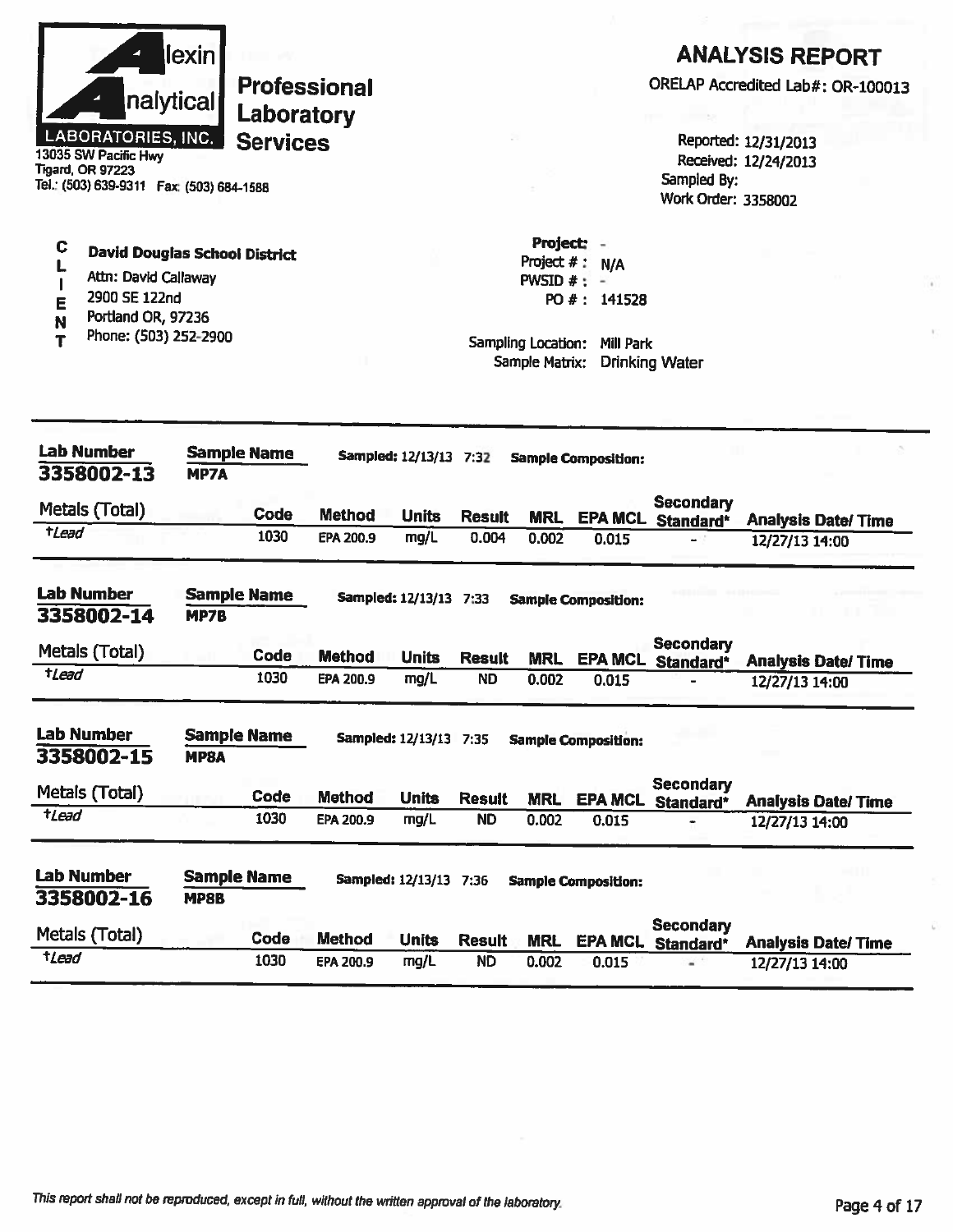|                     | nalytical<br>LABORATORIES, INC.<br>13035 SW Pacific Hwy<br>Tigard, OR 97223<br>Tel.: (503) 639-9311  Fax: (503) 684-1588     | <b>lexin</b>                       | Laboratory<br><b>Services</b> | <b>Professional</b>        |                        |                        |                                                                  |                                                                   | Sampled By:<br>Work Order: 3358002           | <b>ANALYSIS REPORT</b><br>ORELAP Accredited Lab#: OR-100013<br>Reported: 12/31/2013<br>Received: 12/24/2013 |
|---------------------|------------------------------------------------------------------------------------------------------------------------------|------------------------------------|-------------------------------|----------------------------|------------------------|------------------------|------------------------------------------------------------------|-------------------------------------------------------------------|----------------------------------------------|-------------------------------------------------------------------------------------------------------------|
| С<br>E<br>т         | <b>David Douglas School District</b><br>Attn: David Callaway<br>2900 SE 122nd<br>Portland OR, 97236<br>Phone: (503) 252-2900 |                                    |                               |                            |                        |                        | Project:<br>Project $#$ :<br>PWSID $#$ : -<br>Sampling Location: | N/A<br>PO #: 141528<br>Mill Park<br>Sample Matrix: Drinking Water |                                              |                                                                                                             |
|                     | <b>Lab Number</b><br>3358002-17                                                                                              | <b>Sample Name</b><br>MP9A         |                               |                            | Sampled: 12/13/13 7:23 |                        |                                                                  | <b>Sample Composition:</b>                                        |                                              |                                                                                                             |
| $t$ <i>Lead</i>     | Metals (Total)                                                                                                               |                                    | Code<br>1030                  | <b>Method</b><br>EPA 200,9 | <b>Units</b><br>mg/L   | <b>Result</b><br>0.008 | <b>MRL</b>                                                       | <b>EPA MCL</b>                                                    | <b>Secondary</b><br>Standard*                | <b>Analysis Date/ Time</b>                                                                                  |
|                     |                                                                                                                              |                                    |                               |                            |                        |                        | 0.002                                                            | 0.015                                                             |                                              | 12/27/13 14:00                                                                                              |
|                     | <b>Lab Number</b><br>3358002-18                                                                                              | <b>Sample Name</b><br>MP9B         |                               |                            | Sampled: 12/13/13 7:24 |                        |                                                                  | <b>Sample Composition:</b>                                        |                                              |                                                                                                             |
|                     | Metals (Total)                                                                                                               |                                    | Code                          | <b>Method</b>              | <b>Units</b>           | <b>Result</b>          | <b>MRL</b>                                                       |                                                                   | <b>Secondary</b><br><b>EPA MCL</b> Standard* | <b>Analysis Date/Time</b>                                                                                   |
| <i>t</i> Lead       |                                                                                                                              |                                    | 1030                          | EPA 200.9                  | mg/L                   | <b>ND</b>              | 0.002                                                            | 0.015                                                             |                                              | 12/27/13 14:00                                                                                              |
|                     | <b>Lab Number</b><br>3358002-19                                                                                              | <b>Sample Name</b><br><b>MP10A</b> |                               |                            | Sampled: 12/13/13 7:29 |                        |                                                                  | <b>Sample Composition:</b>                                        |                                              |                                                                                                             |
|                     | Metals (Total)                                                                                                               |                                    | Code                          | <b>Method</b>              | <b>Units</b>           | <b>Result</b>          | <b>MRL</b>                                                       |                                                                   | <b>Secondary</b>                             |                                                                                                             |
| <i><b>tLead</b></i> |                                                                                                                              |                                    | 1030                          | EPA 200.9                  | mg/L                   | 0.007                  | 0.002                                                            | <b>EPA MCL</b><br>0.015                                           | Standard*                                    | <b>Analysis Date/Time</b><br>12/27/13 14:00                                                                 |
|                     | <b>Lab Number</b><br>3358002-20                                                                                              | <b>Sample Name</b><br><b>MP10B</b> |                               |                            | Sampled: 12/13/13 7:31 |                        |                                                                  | <b>Sample Composition:</b>                                        |                                              |                                                                                                             |
|                     | Metals (Total)                                                                                                               |                                    | Code                          | <b>Method</b>              | <b>Units</b>           | <b>Result</b>          | <b>MRL</b>                                                       | <b>EPA MCL</b>                                                    | <b>Secondary</b><br>Standard*                | <b>Analysis Date/Time</b>                                                                                   |
| $t$ <i>Lead</i>     |                                                                                                                              |                                    | 1030                          | EPA 200.9                  | mg/L                   | <b>ND</b>              | 0.002                                                            | 0.015                                                             |                                              | 12/27/13 14:00                                                                                              |

÷,

s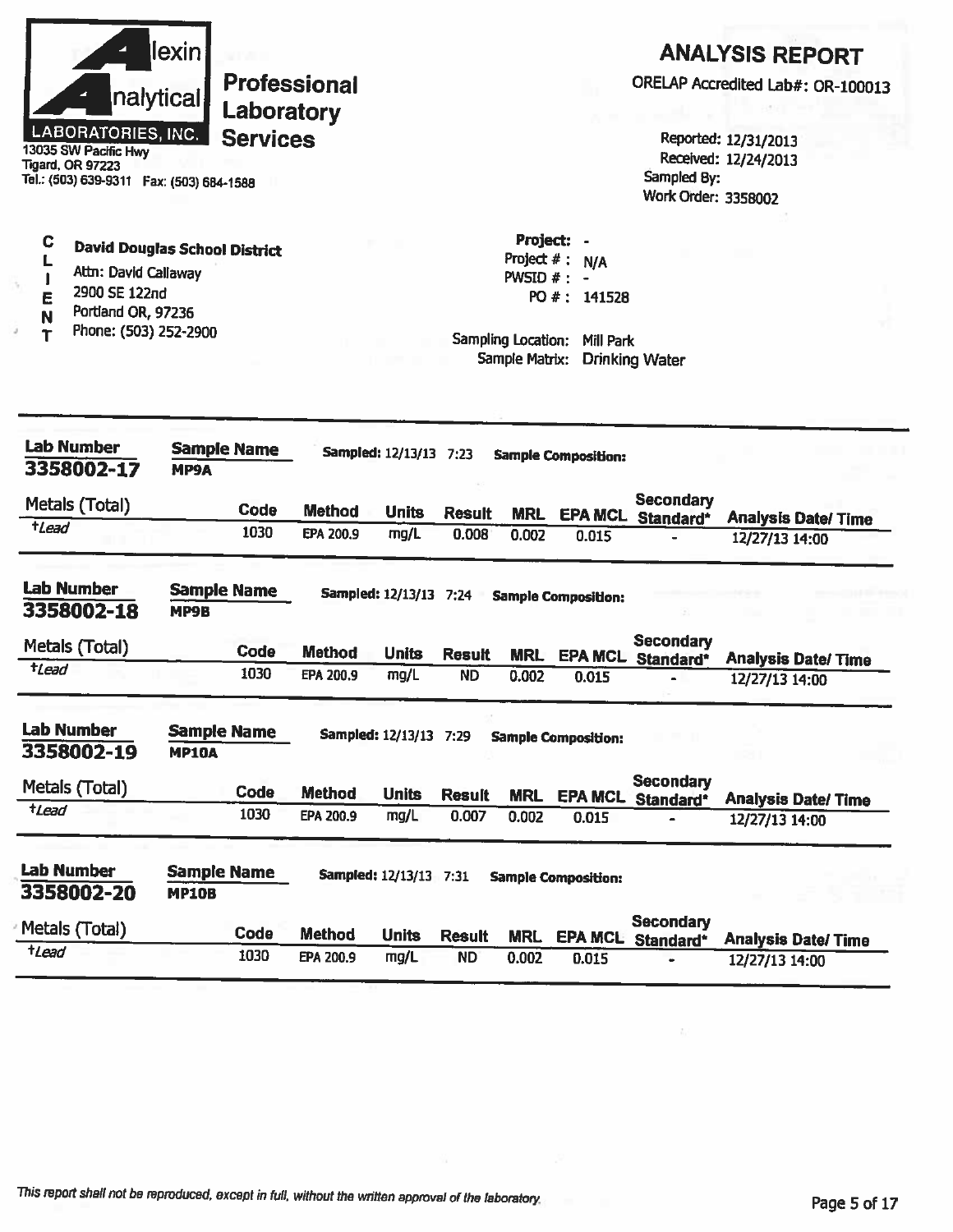| llexin l                                          |                                   |
|---------------------------------------------------|-----------------------------------|
| nalytical                                         | <b>Professional</b><br>Laboratory |
| <b>LABORATORIES, INC.</b><br>13035 SW Pacific Hwy | <b>Services</b>                   |

**Tigard, OR 97223** Tel.: (503) 639-9311 Fax: (503) 684-1588

# **ANALYSIS REPORT**

ORELAP Accredited Lab#: OR-100013

Reported: 12/31/2013 Received: 12/24/2013 Sampled By: Work Order: 3358002

- $\mathbf c$ **David Douglas School District**  $\mathbf{L}$
- Attn: David Callaway  $\mathbf{I}$
- 2900 SE 122nd Ē
- Portland OR, 97236 N
- Phone: (503) 252-2900  $\mathbf T$

Project  $# : N/A$ PWSID  $# : -$ PO #: 141528

Project: -

| <b>Lab Number</b><br>3358002-21 | <b>Sample Name</b><br><b>MP11A</b> |             |               | Sampled: 12/13/13 6:56        |               | <b>Sample Composition:</b> |                            |                                    |                           |
|---------------------------------|------------------------------------|-------------|---------------|-------------------------------|---------------|----------------------------|----------------------------|------------------------------------|---------------------------|
| Metals (Total)                  |                                    | Code        | <b>Method</b> | <b>Units</b>                  | <b>Result</b> | <b>MRL</b>                 | <b>EPA MCL</b>             | <b>Secondary</b><br>Standard*      | <b>Analysis Date/Time</b> |
| <i>tLead</i>                    |                                    | 1030        | EPA 200.9     | mg/L                          | 0.005         | 0.002                      | 0.015                      |                                    | 12/27/13 14:00            |
| <b>Lab Number</b><br>3358002-22 | <b>Sample Name</b><br><b>MP11B</b> |             |               | <b>Sampled: 12/13/13</b>      | 6:57          |                            | <b>Sample Composition:</b> |                                    |                           |
| Metals (Total)                  |                                    | <b>Code</b> | <b>Method</b> | <b>Units</b>                  | <b>Result</b> | <b>MRL</b>                 | <b>EPA MCL</b>             | <b>Secondary</b><br>Standard*      | <b>Analysis Date/Time</b> |
| <i>t</i> Lead                   |                                    | 1030        | EPA 200.9     | mg/L                          | <b>ND</b>     | 0.002                      | 0.015                      |                                    | 12/27/13 14:00            |
| <b>Lab Number</b><br>3358002-23 | <b>Sample Name</b><br><b>MP12A</b> |             |               | <b>Sampled: 12/13/13 6:53</b> |               |                            | <b>Sample Composition:</b> |                                    |                           |
| Metals (Total)                  |                                    | <b>Code</b> | <b>Method</b> | <b>Units</b>                  | <b>Result</b> | <b>MRL</b>                 | <b>EPA MCL</b>             | Secondary<br>Standard*             | <b>Analysis Date/Time</b> |
| $t$ Lead                        |                                    | 1030        | EPA 200.9     | mg/L                          | 0.006         | 0.002                      | 0.015                      |                                    | 12/27/13 14:00            |
| <b>Lab Number</b><br>3358002-24 | Sample Name<br><b>MP12B</b>        |             |               | Sampled: 12/13/13 6:54        |               |                            | <b>Sample Composition:</b> |                                    |                           |
| Metals (Total)                  |                                    | Code        | <b>Method</b> | <b>Units</b>                  | <b>Result</b> | <b>MRL</b>                 | <b>EPA MCL</b>             | Secondary<br>Standard <sup>*</sup> | <b>Analysis Date/Time</b> |
| <i><b>tLead</b></i>             |                                    | 1030        | EPA 200.9     | mg/L                          | <b>ND</b>     | 0.002                      | 0.015                      |                                    | 12/27/13 14:00            |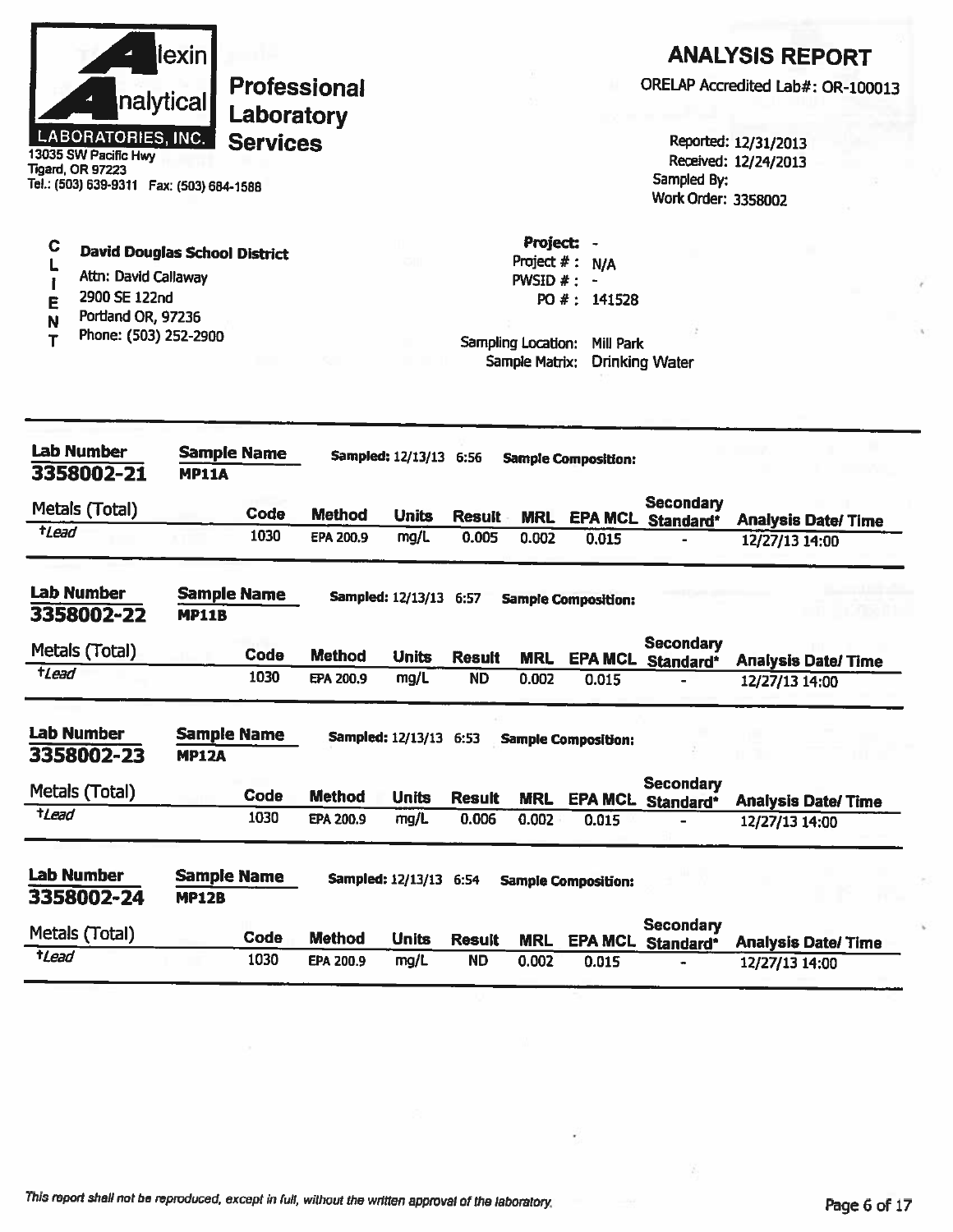| llexinl                                       |   |
|-----------------------------------------------|---|
| nalytical                                     | Ľ |
| LABORATORIES, INC.<br><b>SW Donifie Lluss</b> | C |

wy **Tigard, OR 97223** Tel.: (503) 639-9311 Fax: (503) 684-1588

#### C **David Douglas School District** L

- Attn: David Callaway f.
- 2900 SE 122nd E
- Portland OR, 97236 N
- Phone: (503) 252-2900 T

# **ANALYSIS REPORT**

ORELAP Accredited Lab#: OR-100013

Reported: 12/31/2013 Received: 12/24/2013 Sampled By: **Work Order: 3358002** 

Project: -Project  $# : N/A$ PWSID  $#$  : -PO #: 141528

| <b>Lab Number</b><br>3358002-25 | <b>Sample Name</b><br><b>MP13A</b> |             |               | Sampled: 12/13/13 6:50   |               |            | <b>Sample Composition:</b> |                                      |                            |
|---------------------------------|------------------------------------|-------------|---------------|--------------------------|---------------|------------|----------------------------|--------------------------------------|----------------------------|
| Metals (Total)                  |                                    | Code        | <b>Method</b> | <b>Units</b>             | <b>Result</b> | <b>MRL</b> | <b>EPA MCL</b>             | <b>Secondary</b><br>Standard*        | <b>Analysis Date/Time</b>  |
| $t$ Lead                        |                                    | 1030        | EPA 200.9     | mg/L                     | 0.003         | 0.002      | 0.015                      |                                      | 12/30/13 15:28             |
| <b>Lab Number</b><br>3358002-26 | <b>Sample Name</b><br><b>MP13B</b> |             |               | Sampled: 12/13/13 6:51   |               |            | <b>Sample Composition:</b> |                                      |                            |
| Metals (Total)                  |                                    | <b>Code</b> | <b>Method</b> | <b>Units</b>             | <b>Result</b> | <b>MRL</b> | <b>EPA MCL</b>             | <b>Secondary</b><br>Standard*        | <b>Analysis Date/ Time</b> |
| tLead                           |                                    | 1030        | EPA 200.9     | mg/L                     | <b>ND</b>     | 0.002      | 0.015                      |                                      | 12/30/13 15:28             |
| <b>Lab Number</b><br>3358002-27 | <b>Sample Name</b><br><b>MP14A</b> |             |               | Sampled: 12/13/13 6:47   |               |            | <b>Sample Composition:</b> |                                      |                            |
| Metals (Total)                  |                                    | Code        | <b>Method</b> | <b>Units</b>             | <b>Result</b> | <b>MRL</b> | <b>EPA MCL</b>             | <b>Secondary</b><br><b>Standard*</b> | <b>Analysis Date/Time</b>  |
| tLead                           |                                    | 1030        | EPA 200.9     | mg/L                     | 0.004         | 0.002      | 0.015                      | e di                                 | 12/30/13 15:28             |
| <b>Lab Number</b><br>3358002-28 | <b>Sample Name</b><br><b>MP14B</b> |             |               | <b>Sampled: 12/13/13</b> | 6:48          |            | <b>Sample Composition:</b> |                                      |                            |
| Metals (Total)                  |                                    | <b>Code</b> | <b>Method</b> | <b>Units</b>             | <b>Result</b> | <b>MRL</b> | <b>EPA MCL</b>             | Secondary<br>Standard*               | <b>Analysis Date/Time</b>  |
| <b>tLead</b>                    |                                    | 1030        | EPA 200.9     | mg/L                     | <b>ND</b>     | 0.002      | 0.015                      |                                      | 12/30/13 15:28             |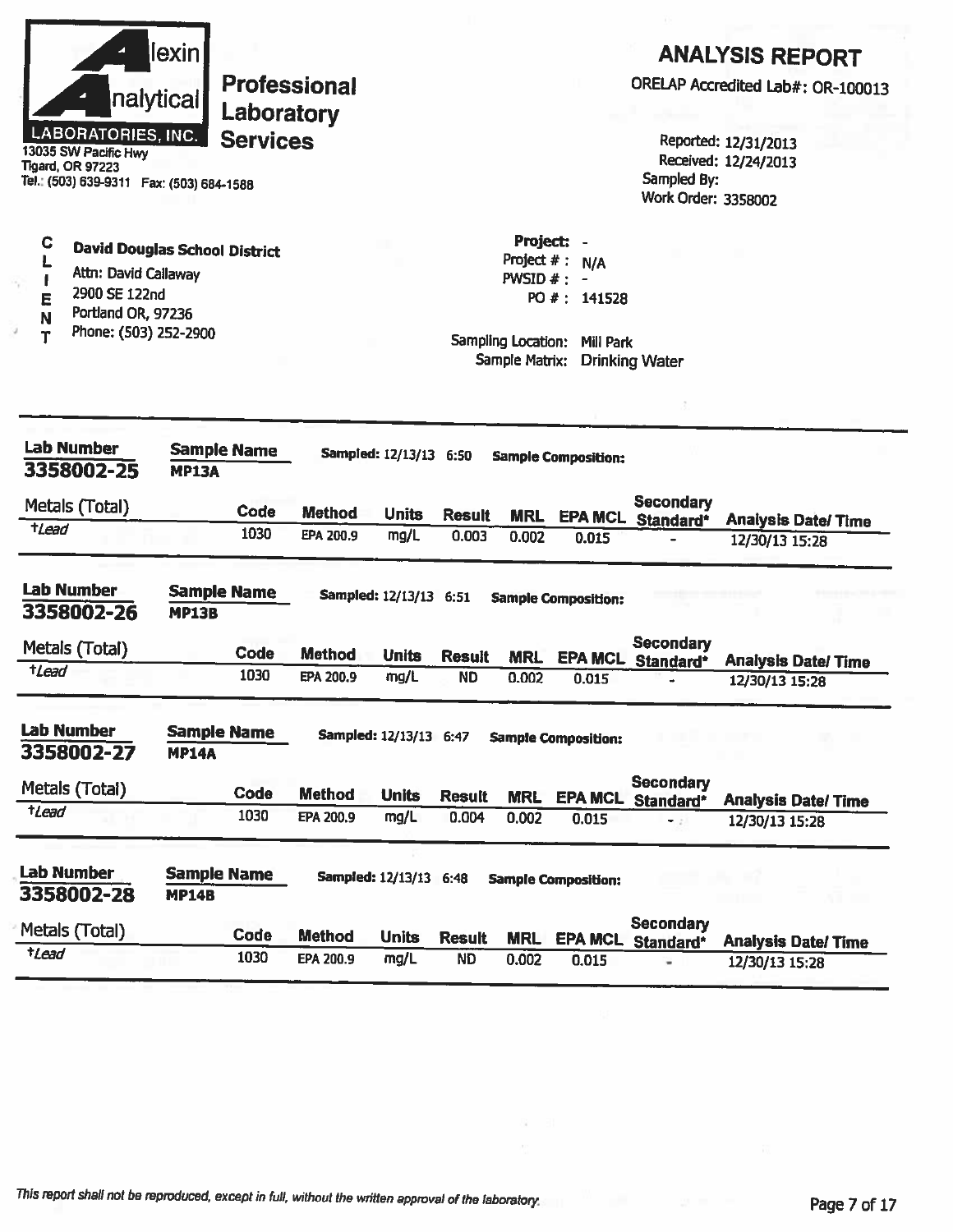|                  | nalytical<br><b>LABORATORIES, INC.</b><br>13035 SW Pacific Hwy<br>Tigard, OR 97223<br>Tel.: (503) 639-9311  Fax: (503) 684-1588 | $\sf lexin$                        | Laboratory<br><b>Services</b> | <b>Professional</b> |                               |               |                                             |                                                                                             | ORELAP Accredited Lab#: OR-100013<br>Sampled By:<br>Work Order: 3358002 | Reported: 12/31/2013<br>Received: 12/24/2013 | <b>ANALYSIS REPORT</b>    |  |
|------------------|---------------------------------------------------------------------------------------------------------------------------------|------------------------------------|-------------------------------|---------------------|-------------------------------|---------------|---------------------------------------------|---------------------------------------------------------------------------------------------|-------------------------------------------------------------------------|----------------------------------------------|---------------------------|--|
| C<br>E<br>N<br>т | <b>David Douglas School District</b><br>Attn: David Callaway<br>2900 SE 122nd<br>Portland OR, 97236<br>Phone: (503) 252-2900    |                                    |                               |                     |                               |               | Project: -<br>Project $#:$<br>PWSID $# : -$ | <b>N/A</b><br>PO #: 141528<br>Sampling Location: Mill Park<br>Sample Matrix: Drinking Water |                                                                         |                                              |                           |  |
|                  | <b>Lab Number</b><br>3358002-29                                                                                                 | <b>MP15A</b>                       | <b>Sample Name</b>            |                     | <b>Sampled:</b> 12/13/13 6:39 |               |                                             | <b>Sample Composition:</b>                                                                  |                                                                         |                                              |                           |  |
|                  | Metals (Total)                                                                                                                  |                                    | Code                          | <b>Method</b>       | <b>Units</b>                  | <b>Result</b> | <b>MRL</b>                                  |                                                                                             | <b>Secondary</b><br><b>EPA MCL Standard*</b>                            |                                              | <b>Analysis Date/Time</b> |  |
| tLead            |                                                                                                                                 |                                    | 1030                          | EPA 200.9           | mg/L                          | <b>ND</b>     | 0.002                                       | 0.015                                                                                       | - 5                                                                     | 12/30/13 15:28                               |                           |  |
|                  | <b>Lab Number</b><br>3358002-30                                                                                                 | <b>Sample Name</b><br><b>MP15B</b> |                               |                     | Sampled: 12/13/13 6:40        |               |                                             | <b>Sample Composition:</b>                                                                  |                                                                         |                                              |                           |  |
|                  | Metals (Total)                                                                                                                  |                                    | Code                          | <b>Method</b>       | <b>Units</b>                  | <b>Result</b> | <b>MRL</b>                                  |                                                                                             | <b>Secondary</b><br>EPA MCL Standard*                                   |                                              | <b>Analysis Date/Time</b> |  |
| $t$ Lead         |                                                                                                                                 |                                    | 1030                          | <b>EPA 200.9</b>    | mg/L                          | <b>ND</b>     | 0.002                                       | 0.015                                                                                       |                                                                         | 12/30/13 15:28                               |                           |  |
|                  | <b>Lab Number</b><br>3358002-31                                                                                                 | <b>Sample Name</b><br><b>MP16A</b> |                               |                     | Sampled: 12/13/13 6:43        |               |                                             | <b>Sample Composition:</b>                                                                  |                                                                         |                                              |                           |  |
|                  | Metals (Total)                                                                                                                  |                                    | Code                          | <b>Method</b>       | <b>Units</b>                  | <b>Result</b> | <b>MRL</b>                                  |                                                                                             | Secondary                                                               |                                              |                           |  |
| $t$ <i>Lead</i>  |                                                                                                                                 |                                    | 1030                          | EPA 200.9           | mg/L                          | 0.003         | 0.002                                       | 0.015                                                                                       | EPA MCL Standard*                                                       | 12/30/13 15:28                               | <b>Analysis Date/Time</b> |  |
|                  | <b>Lab Number</b><br>3358002-32                                                                                                 | <b>Sample Name</b><br><b>MP16B</b> |                               |                     | <b>Sampled: 12/13/13 6:44</b> |               |                                             | <b>Sample Composition:</b>                                                                  |                                                                         |                                              |                           |  |
|                  | Metals (Total)                                                                                                                  |                                    | Code                          | <b>Method</b>       | <b>Units</b>                  | <b>Result</b> | <b>MRL</b>                                  |                                                                                             | <b>Secondary</b><br>EPA MCL Standard*                                   |                                              | <b>Analysis Date/Time</b> |  |
| $t$ <i>Lead</i>  |                                                                                                                                 |                                    | 1030                          | EPA 200.9           | mg/L                          | <b>ND</b>     | 0.002                                       | 0.015                                                                                       | - 21                                                                    | 12/30/13 15:28                               |                           |  |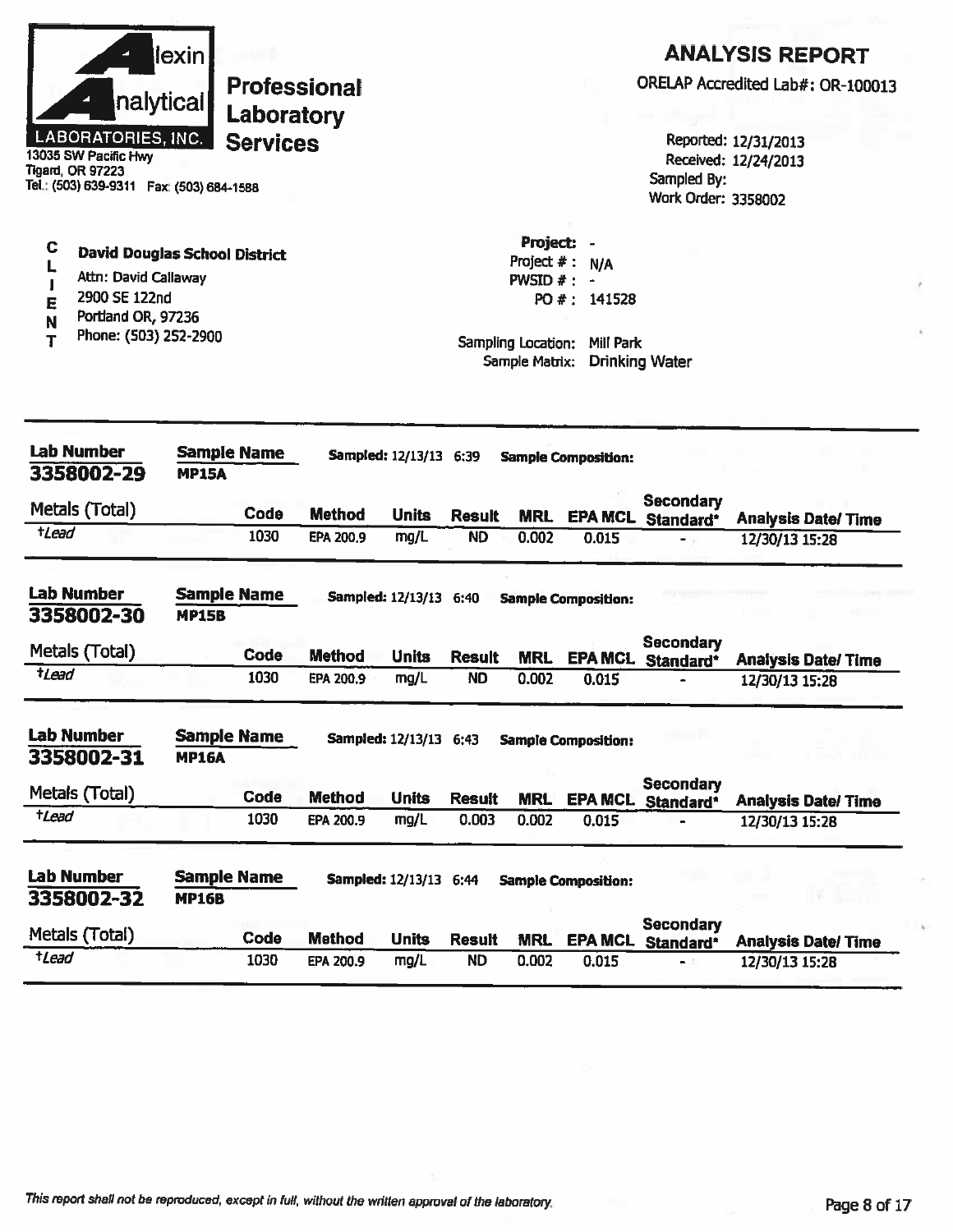|             | <b>LABORATORIES, INC.</b><br>13035 SW Pacific Hwy<br>Tigard, OR 97223<br>Tel.: (503) 639-9311    Fax: (503) 684-1588         | lexin <br>nalytical                | Laboratory<br><b>Services</b> | <b>Professional</b> |                        |               |                                                                 |                                                     | Sampled By:<br><b>Work Order: 3358002</b> | <b>ANALYSIS REPORT</b><br>ORELAP Accredited Lab#: OR-100013<br>Reported: 12/31/2013<br>Received: 12/24/2013 |
|-------------|------------------------------------------------------------------------------------------------------------------------------|------------------------------------|-------------------------------|---------------------|------------------------|---------------|-----------------------------------------------------------------|-----------------------------------------------------|-------------------------------------------|-------------------------------------------------------------------------------------------------------------|
| C<br>E<br>N | <b>David Douglas School District</b><br>Attn: David Callaway<br>2900 SE 122nd<br>Portland OR, 97236<br>Phone: (503) 252-2900 |                                    |                               |                     |                        |               | Project: -<br>Project $#:$<br>PWSID $#$ : $-$<br>Sample Matrix: | N/A<br>PO #: 141528<br>Sampling Location: Mill Park | <b>Drinking Water</b>                     |                                                                                                             |
|             | <b>Lab Number</b><br>3358002-33                                                                                              | <b>MP17A</b>                       | <b>Sample Name</b>            |                     | Sampled: 12/13/13 6:31 |               |                                                                 | <b>Sample Composition:</b>                          |                                           |                                                                                                             |
|             | Metals (Total)                                                                                                               |                                    | <b>Code</b>                   | Method              | <b>Units</b>           | <b>Result</b> | <b>MRL</b>                                                      | <b>EPA MCL</b>                                      | <b>Secondary</b><br>Standard*             | <b>Analysis Date/Time</b>                                                                                   |
| tLead       |                                                                                                                              |                                    | 1030                          | EPA 200.9           | mg/L                   | <b>ND</b>     | 0.002                                                           | 0.015                                               |                                           | 12/30/13 15:28                                                                                              |
|             | <b>Lab Number</b><br>3358002-34                                                                                              | <b>Sample Name</b><br><b>MP17B</b> |                               |                     | Sampled: 12/13/13 6:33 |               |                                                                 | <b>Sample Composition:</b>                          |                                           |                                                                                                             |
|             | Metals (Total)                                                                                                               |                                    | Code                          | <b>Method</b>       | <b>Units</b>           | <b>Result</b> | <b>MRL</b>                                                      | <b>EPA MCL</b>                                      | <b>Secondary</b><br>Standard*             | <b>Analysis Date/ Time</b>                                                                                  |
| tLead       |                                                                                                                              |                                    | 1030                          | EPA 200.9           | mg/L                   | <b>ND</b>     | 0.002                                                           | 0.015                                               |                                           | 12/30/13 15:28                                                                                              |
|             | Lab Number<br>3358002-35                                                                                                     | <b>Sample Name</b><br><b>MP18A</b> |                               |                     | Sampled: 12/13/13 6:34 |               |                                                                 | <b>Sample Composition:</b>                          |                                           |                                                                                                             |
|             | Metals (Total)                                                                                                               |                                    | Code                          | <b>Method</b>       | <b>Units</b>           | <b>Result</b> | <b>MRL</b>                                                      | <b>EPA MCL</b>                                      | Secondary                                 |                                                                                                             |
| tLead       |                                                                                                                              |                                    | 1030                          | EPA 200.9           | mg/L                   | 0.003         | 0.002                                                           | 0.015                                               | Standard*                                 | <b>Analysis Date/Time</b><br>12/30/13 15:28                                                                 |
|             |                                                                                                                              |                                    |                               |                     |                        |               |                                                                 |                                                     |                                           |                                                                                                             |
|             | Lab Number<br>3358002-36                                                                                                     | <b>Sample Name</b><br><b>MP18B</b> |                               |                     | Sampled: 12/13/13 6:35 |               |                                                                 | <b>Sample Composition:</b>                          |                                           |                                                                                                             |
| tLead       | Metals (Total)                                                                                                               |                                    | Code                          | <b>Method</b>       | <b>Units</b>           | <b>Result</b> | <b>MRL</b>                                                      | <b>EPA MCL</b>                                      | <b>Secondary</b><br>Standard*             | <b>Analysis Date/Time</b>                                                                                   |

×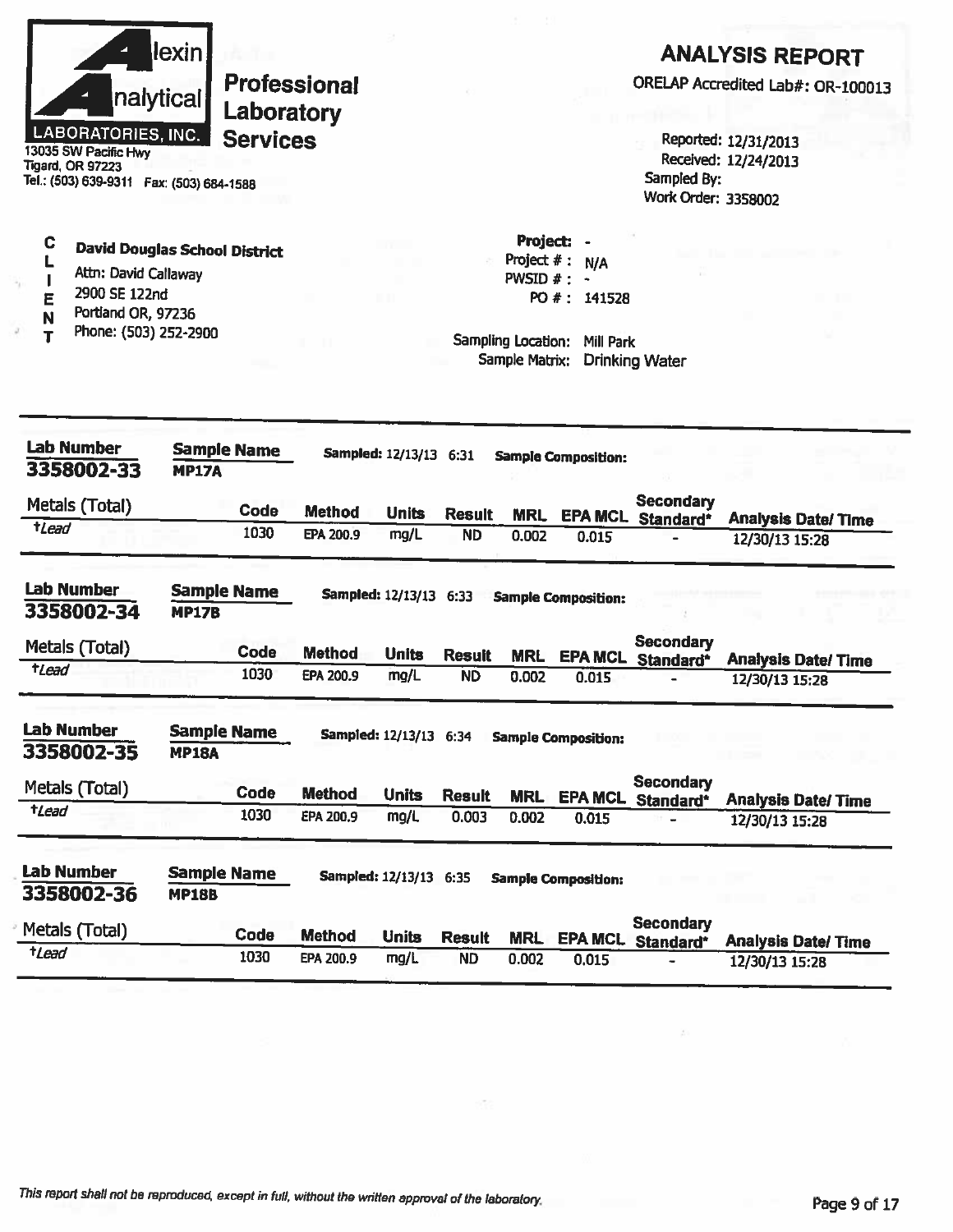| Tigard, OR 97223  | nalytical<br><b>LABORATORIES, INC.</b><br>13035 SW Pacific Hwy<br>Tel.: (503) 639-9311    Fax: (503) 684-1588                | lexin                              | Laboratory<br><b>Services</b> | <b>Professional</b>        |                               |                                                                                   |                           |                            | Sampled By:<br>Work Order: 3358002    | <b>ANALYSIS REPORT</b><br>ORELAP Accredited Lab#: OR-100013<br>Reported: 12/31/2013<br>Received: 12/24/2013 |
|-------------------|------------------------------------------------------------------------------------------------------------------------------|------------------------------------|-------------------------------|----------------------------|-------------------------------|-----------------------------------------------------------------------------------|---------------------------|----------------------------|---------------------------------------|-------------------------------------------------------------------------------------------------------------|
| C<br>E<br>N<br>т  | <b>David Douglas School District</b><br>Attn: David Callaway<br>2900 SE 122nd<br>Portland OR, 97236<br>Phone: (503) 252-2900 |                                    |                               |                            |                               | Project:<br>Project #: N/A<br>$PWSID$ # :<br>Sampling Location:<br>Sample Matrix: | PO #: 141528<br>Mill Park | <b>Drinking Water</b>      |                                       |                                                                                                             |
|                   | <b>Lab Number</b><br>3358002-37                                                                                              | <b>Sample Name</b><br><b>MP19A</b> |                               |                            | Sampled: 12/13/13 6:29        |                                                                                   |                           | <b>Sample Composition:</b> |                                       |                                                                                                             |
| <i>tLead</i>      | Metals (Total)                                                                                                               |                                    | Code<br>1030                  | <b>Method</b><br>EPA 200.9 | <b>Units</b><br>mg/L          | <b>Result</b><br>0.004                                                            | <b>MRL</b><br>0.002       | <b>EPA MCL</b><br>0.015    | <b>Secondary</b><br>Standard*         | <b>Analysis Date/Time</b><br>12/30/13 15:28                                                                 |
| <b>Lab Number</b> | 3358002-38                                                                                                                   | <b>Sample Name</b><br><b>MP19B</b> |                               |                            | <b>Sampled: 12/13/13 6:30</b> |                                                                                   |                           | <b>Sample Composition:</b> |                                       |                                                                                                             |
| tLead             | Metals (Total)                                                                                                               |                                    | Code<br>1030                  | <b>Method</b><br>EPA 200.9 | <b>Units</b><br>mg/L          | <b>Result</b><br><b>ND</b>                                                        | <b>MRL</b><br>0.002       | 0.015                      | <b>Secondary</b><br>EPA MCL Standard* | <b>Analysis Date/Time</b><br>12/30/13 15:28                                                                 |
| <b>Lab Number</b> | 3358002-39                                                                                                                   | <b>Sample Name</b><br><b>MP20A</b> |                               |                            | Sampled: 12/13/13 6:24        |                                                                                   |                           | <b>Sample Composition:</b> |                                       |                                                                                                             |
|                   | Metals (Total)                                                                                                               |                                    | Code                          | <b>Method</b>              | <b>Units</b>                  | <b>Result</b>                                                                     |                           |                            | <b>Secondary</b>                      |                                                                                                             |
| tLead             |                                                                                                                              |                                    | 1030                          | EPA 200.9                  | mg/L                          | 0.005                                                                             | <b>MRL</b><br>0.002       | 0.015                      | EPA MCL Standard*                     | <b>Analysis Date/ Time</b><br>12/30/13 15:28                                                                |
|                   |                                                                                                                              |                                    |                               |                            |                               |                                                                                   |                           | <b>Sample Composition:</b> |                                       |                                                                                                             |
| Lab Number        | 3358002-40                                                                                                                   | <b>MP20B</b>                       | <b>Sample Name</b>            |                            | Sampled: 12/13/13 6:26        |                                                                                   |                           |                            |                                       |                                                                                                             |
|                   | Metals (Total)                                                                                                               |                                    | Code                          | <b>Method</b>              | <b>Units</b>                  | <b>Result</b>                                                                     | <b>MRL</b>                |                            | <b>Secondary</b><br>EPA MCL Standard* | <b>Analysis Date/Time</b>                                                                                   |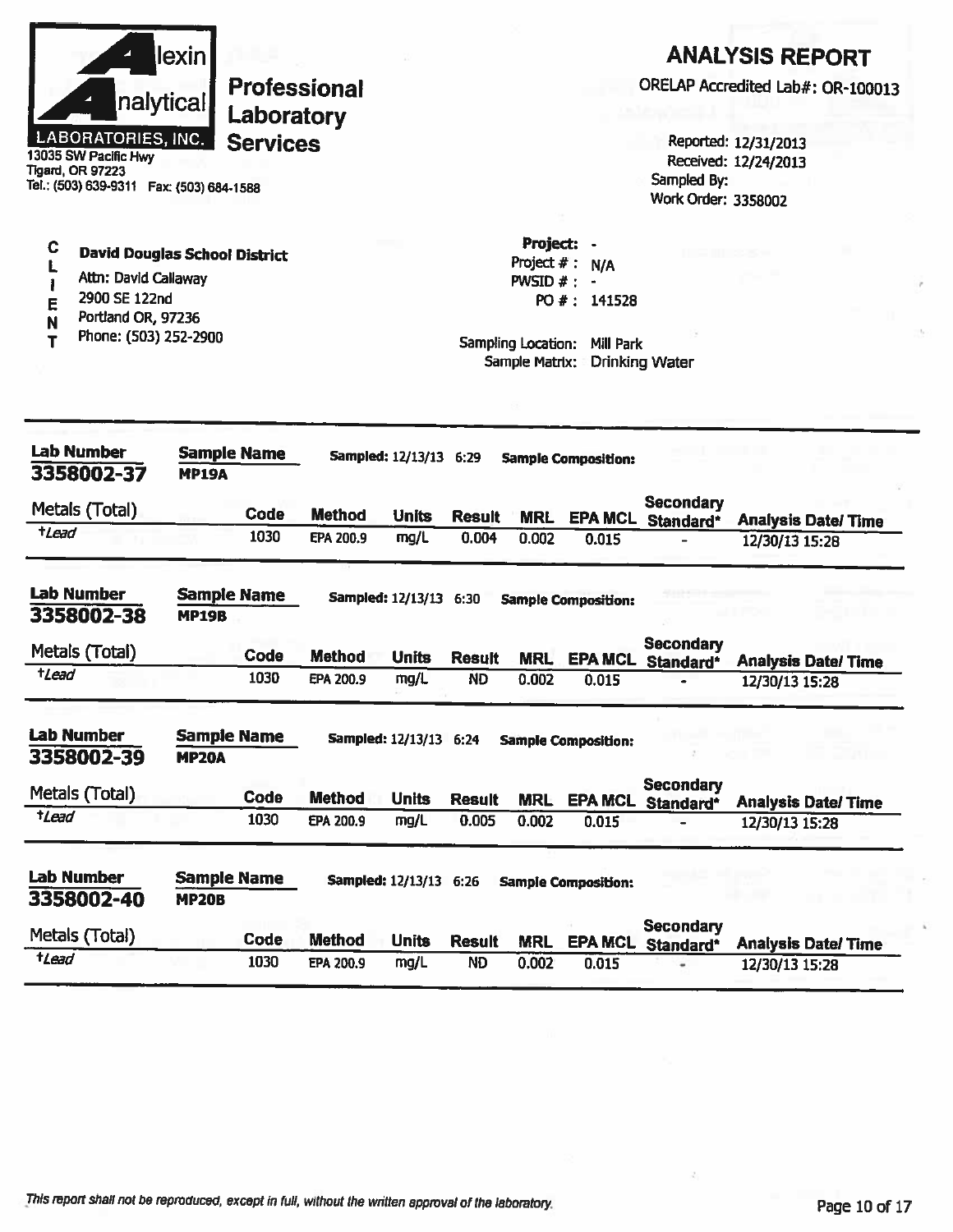|                                                                                                                                              | <u>lexini</u>                      |                     |                            |                        |                        |                     |                            |                               | <b>ANALYSIS REPORT</b>                       |
|----------------------------------------------------------------------------------------------------------------------------------------------|------------------------------------|---------------------|----------------------------|------------------------|------------------------|---------------------|----------------------------|-------------------------------|----------------------------------------------|
|                                                                                                                                              | nalytical                          | Laboratory          | <b>Professional</b>        |                        |                        |                     |                            |                               | ORELAP Accredited Lab#: OR-100013            |
| <b>LABORATORIES, INC.</b><br>13035 SW Pacific Hwy                                                                                            |                                    | <b>Services</b>     |                            |                        |                        |                     |                            |                               | Reported: 12/31/2013<br>Received: 12/24/2013 |
| <b>Tigard, OR 97223</b><br>Tel.: (503) 639-9311  Fax: (503) 684-1588                                                                         |                                    |                     |                            |                        |                        |                     |                            | Sampled By:                   |                                              |
|                                                                                                                                              |                                    |                     |                            |                        |                        |                     |                            | Work Order: 3358002           |                                              |
| C<br><b>David Douglas School District</b>                                                                                                    |                                    |                     |                            |                        |                        | Project: -          |                            |                               |                                              |
| L<br>Attn: David Callaway                                                                                                                    |                                    |                     |                            |                        |                        | Project $#: N/A$    |                            |                               |                                              |
| 2900 SE 122nd                                                                                                                                |                                    |                     |                            |                        |                        | PWSID $#: -$        | PO #: 141528               |                               |                                              |
| E<br>Portland OR, 97236<br>N                                                                                                                 |                                    |                     |                            |                        |                        |                     |                            |                               |                                              |
| Phone: (503) 252-2900<br>т                                                                                                                   |                                    |                     |                            |                        |                        | Sampling Location:  | Mill Park                  |                               |                                              |
|                                                                                                                                              |                                    |                     |                            |                        |                        | Sample Matrix:      |                            | <b>Drinking Water</b>         |                                              |
|                                                                                                                                              |                                    |                     |                            |                        |                        |                     |                            |                               |                                              |
| <b>Lab Number</b>                                                                                                                            | <b>Sample Name</b>                 |                     |                            | Sampled: 12/13/13 6:17 |                        |                     |                            |                               |                                              |
| 3358002-41                                                                                                                                   | <b>MP21A</b>                       |                     |                            |                        |                        |                     | <b>Sample Composition:</b> |                               |                                              |
|                                                                                                                                              |                                    |                     |                            |                        |                        |                     |                            | <b>Secondary</b>              |                                              |
| Metals (Total)<br>$t$ Lead                                                                                                                   |                                    | Code                | <b>Method</b>              | <b>Units</b>           | <b>Result</b>          | <b>MRL</b>          |                            | EPA MCL Standard*             | <b>Analysis Date/Time</b>                    |
|                                                                                                                                              |                                    | 1030                | EPA 200.9                  | mg/L                   | 0.003                  | 0.002               | 0.015                      | $\blacksquare$                | 12/30/13 15:28                               |
| <b>Lab Number</b>                                                                                                                            | <b>Sample Name</b>                 |                     |                            | Sampled: 12/13/13 6:18 |                        |                     | <b>Sample Composition:</b> |                               |                                              |
| 3358002-42                                                                                                                                   | <b>MP21B</b>                       |                     |                            |                        |                        |                     |                            |                               |                                              |
| Metals (Total)                                                                                                                               |                                    |                     |                            |                        |                        |                     |                            |                               |                                              |
|                                                                                                                                              |                                    | Code                | <b>Method</b>              | <b>Units</b>           | <b>Result</b>          | <b>MRL</b>          | <b>EPA MCL</b>             | <b>Secondary</b>              |                                              |
|                                                                                                                                              |                                    | 1030                | EPA 200.9                  | mg/L                   | <b>ND</b>              | 0.002               | 0.015                      | Standard*                     | <b>Analysis Date/Time</b><br>12/30/13 15:28  |
|                                                                                                                                              |                                    |                     |                            |                        |                        |                     |                            |                               |                                              |
|                                                                                                                                              | <b>Sample Name</b><br><b>MP22A</b> |                     |                            | Sampled: 12/13/13 6:20 |                        |                     | <b>Sample Composition:</b> |                               |                                              |
|                                                                                                                                              |                                    |                     |                            |                        |                        |                     |                            | Secondary                     |                                              |
|                                                                                                                                              |                                    | <b>Code</b><br>1030 | <b>Method</b><br>EPA 200.9 | <b>Units</b><br>mg/L   | <b>Result</b><br>0.003 | <b>MRL</b><br>0.002 | 0.015                      | EPA MCL Standard*<br>- 5      | <b>Analysis Date/Time</b>                    |
|                                                                                                                                              |                                    |                     |                            |                        |                        |                     |                            |                               | 12/30/13 15:28                               |
|                                                                                                                                              | <b>Sample Name</b>                 |                     |                            | Sampled: 12/13/13 6:22 |                        |                     | <b>Sample Composition:</b> |                               |                                              |
| <i><b>tLead</b></i>                                                                                                                          | <b>MP22B</b>                       |                     |                            |                        |                        |                     |                            |                               |                                              |
| <b>Lab Number</b><br>3358002-43<br>Metals (Total)<br>$t$ <i>Lead</i><br><b>Lab Number</b><br>3358002-44<br>Metals (Total)<br>$t$ <i>Lead</i> |                                    | Code                | <b>Method</b>              | <b>Units</b>           | <b>Result</b>          | <b>MRL</b>          | <b>EPA MCL</b>             | <b>Secondary</b><br>Standard* | <b>Analysis Date/ Time</b>                   |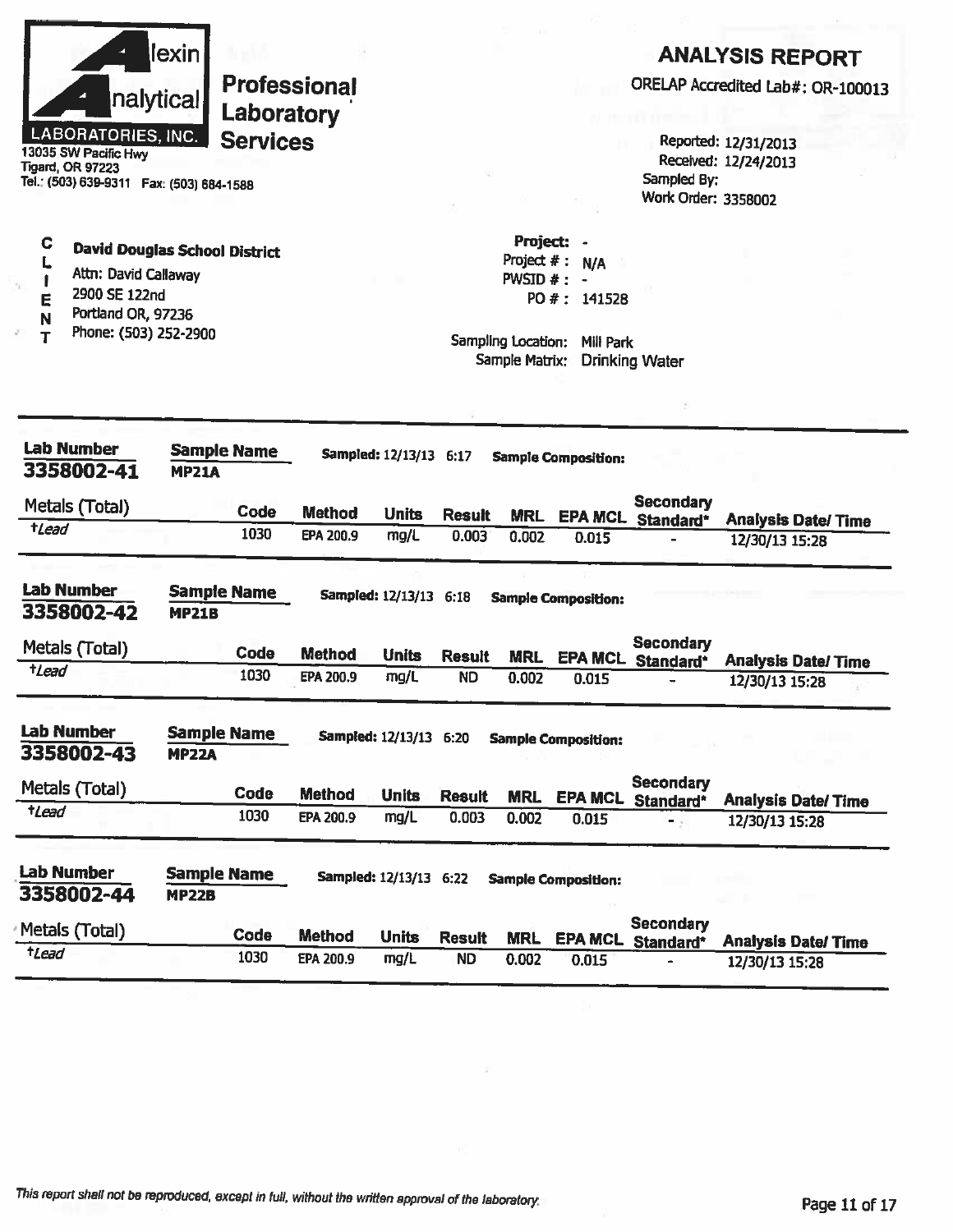

13035 SW Pacific Hwy **Tigard, OR 97223** Tel.: (503) 639-9311 Fax: (503) 684-1588

#### $\mathbf C$ **David Douglas School District** L

- Attn: David Callaway  $\mathbf{I}$
- 2900 SE 122nd Ē
- Portland OR, 97236 N
- Phone: (503) 252-2900 Ť

# **ANALYSIS REPORT**

ORELAP Accredited Lab#: OR-100013

Reported: 12/31/2013 Received: 12/24/2013 Sampled By: Work Order: 3358002

Project  $# : N/A$  $PWSID$   $# : -$ PO #: 141528

Project: -

| <b>Lab Number</b><br>3358002-45 | <b>Sample Name</b><br><b>MP23A</b> |                               | <b>Sampled: 12/13/13 6:09</b> |               |            | <b>Sample Composition:</b> |                               |                           |  |
|---------------------------------|------------------------------------|-------------------------------|-------------------------------|---------------|------------|----------------------------|-------------------------------|---------------------------|--|
| Metals (Total)                  | Code                               | <b>Method</b><br><b>Units</b> |                               | <b>Result</b> | <b>MRL</b> | <b>EPA MCL</b>             | <b>Secondary</b><br>Standard* | <b>Analysis Date/Time</b> |  |
| <i><b>+Lead</b></i>             | 1030                               | EPA 200.9                     | mg/L                          | 0.004         | 0.002      | 0.015                      |                               | 12/30/13 15:28            |  |
| <b>Lab Number</b><br>3358002-46 | <b>Sample Name</b><br><b>MP23B</b> |                               | Sampled: 12/13/13 6:10        |               |            | <b>Sample Composition:</b> |                               |                           |  |
| Metals (Total)                  | Code                               | <b>Method</b>                 | <b>Units</b>                  | <b>Result</b> | <b>MRL</b> | <b>EPA MCL</b>             | <b>Secondary</b><br>Standard* | <b>Analysis Date/Time</b> |  |
| tLead                           | 1030                               | <b>EPA 200.9</b>              | mg/L                          | <b>ND</b>     | 0.002      | 0.015                      |                               | 12/30/13 15:28            |  |
| <b>Lab Number</b><br>3358002-47 | <b>Sample Name</b><br><b>MP24A</b> |                               | Sampled: 12/13/13 6:12        |               |            | <b>Sample Composition:</b> |                               |                           |  |
| Metals (Total)                  | Code                               | <b>Method</b>                 | <b>Units</b>                  | <b>Result</b> | <b>MRL</b> | <b>EPA MCL</b>             | Secondary<br>Standard*        | <b>Analysis Date/Time</b> |  |
| tLead                           | 1030                               | EPA 200.9                     | mg/L                          | 0.005         | 0.002      | 0.015                      |                               | 12/30/13 15:28            |  |
| <b>Lab Number</b><br>3358002-48 | <b>Sample Name</b><br><b>MP24B</b> |                               | <b>Sampled: 12/13/13</b>      | 6.13          |            | <b>Sample Composition:</b> |                               |                           |  |
| Metals (Total)                  | Code                               | <b>Method</b>                 | <b>Units</b>                  | <b>Result</b> | <b>MRL</b> | <b>EPA MCL</b>             | Secondary<br>Standard*        | <b>Analysis Date/Time</b> |  |
| <b>tLead</b>                    | 1030                               | EPA 200.9                     | mg/L                          | ND            | 0.002      | 0.015                      |                               | 12/30/13 15:28            |  |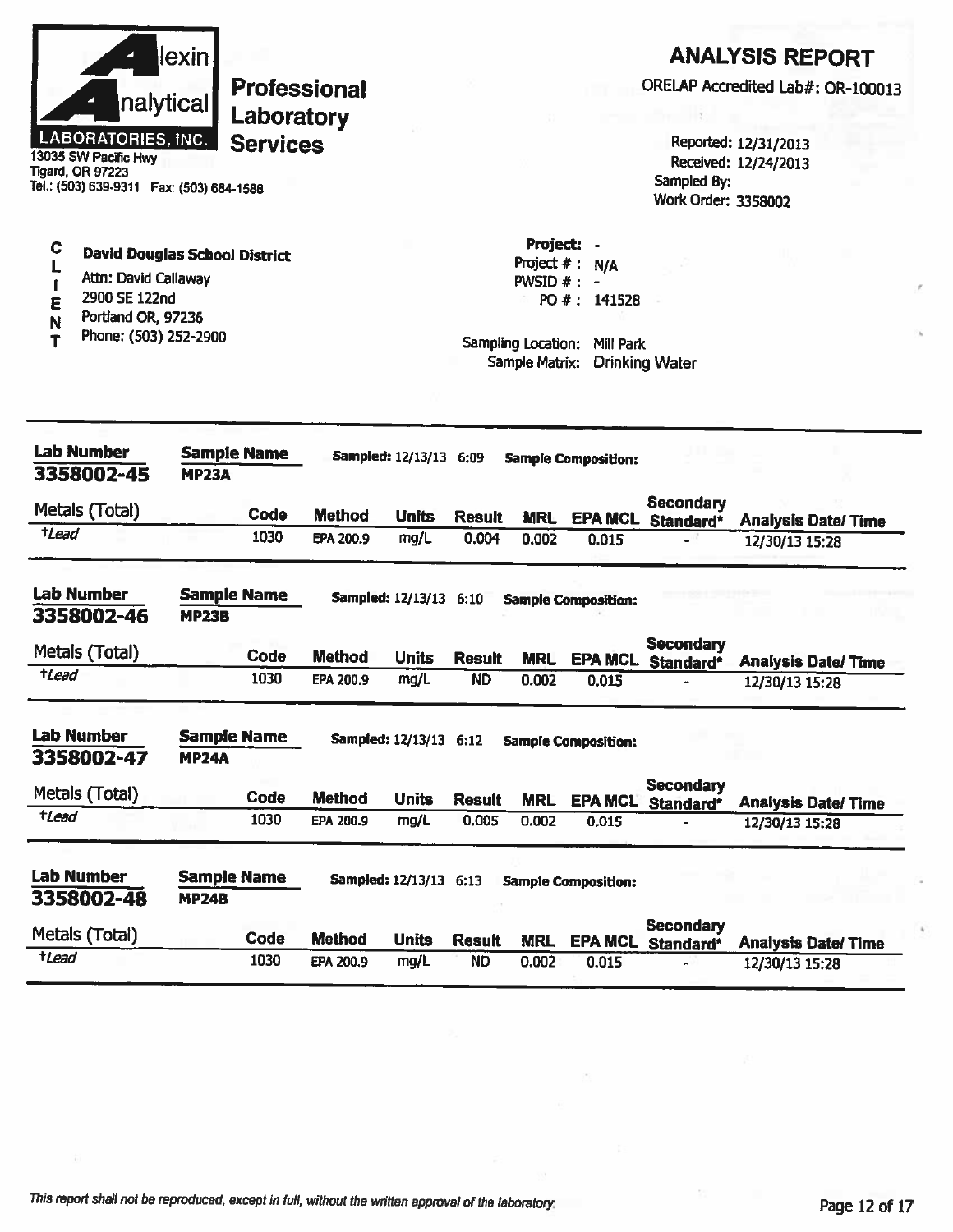| <b>LABORATORIES, INC.</b><br>13035 SW Pacific Hwy<br><b>Tigard, OR 97223</b><br>Tel.: (503) 639-9311  Fax: (503) 684-1588 | lexinl<br><b>Professional</b><br>nalytical<br>Laboratory<br><b>Services</b> |               |                        |               |                                                                                         |                            | Sampled By:<br>Work Order: 3358002    | <b>ANALYSIS REPORT</b><br>ORELAP Accredited Lab#: OR-100013<br>Reported: 12/31/2013<br>Received: 12/24/2013 |
|---------------------------------------------------------------------------------------------------------------------------|-----------------------------------------------------------------------------|---------------|------------------------|---------------|-----------------------------------------------------------------------------------------|----------------------------|---------------------------------------|-------------------------------------------------------------------------------------------------------------|
| C<br>Attn: David Callaway<br>÷,<br>2900 SE 122nd<br>Ε<br>Portland OR, 97236<br>N<br>Phone: (503) 252-2900                 | <b>David Douglas School District</b>                                        |               |                        |               | Project: -<br>Project $#: N/A$<br>PWSID $#$ : -<br>Sampling Location:<br>Sample Matrix: | PO #: 141528<br>Mill Park  | <b>Drinking Water</b>                 |                                                                                                             |
| <b>Lab Number</b><br>3358002-49                                                                                           | <b>Sample Name</b><br><b>MPHallgym1A</b>                                    |               | Sampled: 12/13/13 6:04 |               |                                                                                         | <b>Sample Composition:</b> |                                       |                                                                                                             |
| Metals (Total)                                                                                                            | Code                                                                        | <b>Method</b> | <b>Units</b>           | <b>Result</b> | <b>MRL</b>                                                                              |                            | <b>Secondary</b><br>EPA MCL Standard* | <b>Analysis Date/Time</b>                                                                                   |
| $t$ <i>Lead</i>                                                                                                           | 1030                                                                        | EPA 200.9     | mg/L                   | 0.003         | 0.002                                                                                   | 0.015                      |                                       | 12/30/13 15:28                                                                                              |
| <b>Lab Number</b><br>3358002-50                                                                                           | <b>Sample Name</b><br><b>MPHallgym1B</b>                                    |               | Sampled: 12/13/13 6:05 |               |                                                                                         | <b>Sample Composition:</b> |                                       |                                                                                                             |
| Metals (Total)                                                                                                            | Code                                                                        | <b>Method</b> | <b>Units</b>           | <b>Result</b> | <b>MRL</b>                                                                              | <b>EPA MCL</b>             | <b>Secondary</b>                      |                                                                                                             |
| <b>t</b> Lead                                                                                                             | 1030                                                                        | EPA 200.9     | mg/L                   | <b>ND</b>     | 0.002                                                                                   | 0.015                      | Standard*                             | <b>Analysis Date/Time</b><br>12/30/13 15:28                                                                 |
| <b>Lab Number</b><br>3358002-51                                                                                           | <b>Sample Name</b><br><b>MPHallgym2A</b>                                    |               | Sampled: 12/13/13 6:06 |               |                                                                                         | <b>Sample Composition:</b> |                                       |                                                                                                             |
| Metals (Total)                                                                                                            | Code                                                                        | <b>Method</b> | <b>Units</b>           | <b>Result</b> | <b>MRL</b>                                                                              |                            | Secondary<br>EPA MCL Standard*        | <b>Analysis Date/Time</b>                                                                                   |
| $t$ <i>Lead</i>                                                                                                           | 1030                                                                        | EPA 200.9     | mg/L                   | <b>ND</b>     | 0.002                                                                                   | 0.015                      |                                       | 12/30/13 15:28                                                                                              |
| <b>Lab Number</b><br>3358002-52                                                                                           | <b>Sample Name</b><br><b>MPHallgym2B</b>                                    |               | Sampled: 12/13/13 6:07 |               |                                                                                         | <b>Sample Composition:</b> |                                       |                                                                                                             |
| Metals (Total)                                                                                                            | <b>Code</b>                                                                 | <b>Method</b> | <b>Units</b>           | <b>Result</b> | <b>MRL</b>                                                                              |                            | <b>Secondary</b><br>EPA MCL Standard* | <b>Analysis Date/Time</b>                                                                                   |
| $t$ <i>Lead</i>                                                                                                           | 1030                                                                        | EPA 200.9     | mg/L                   | <b>ND</b>     | 0.002                                                                                   | 0.015                      |                                       | 12/30/13 15:28                                                                                              |

 $\mathcal{P}^{\mathbb{C}}$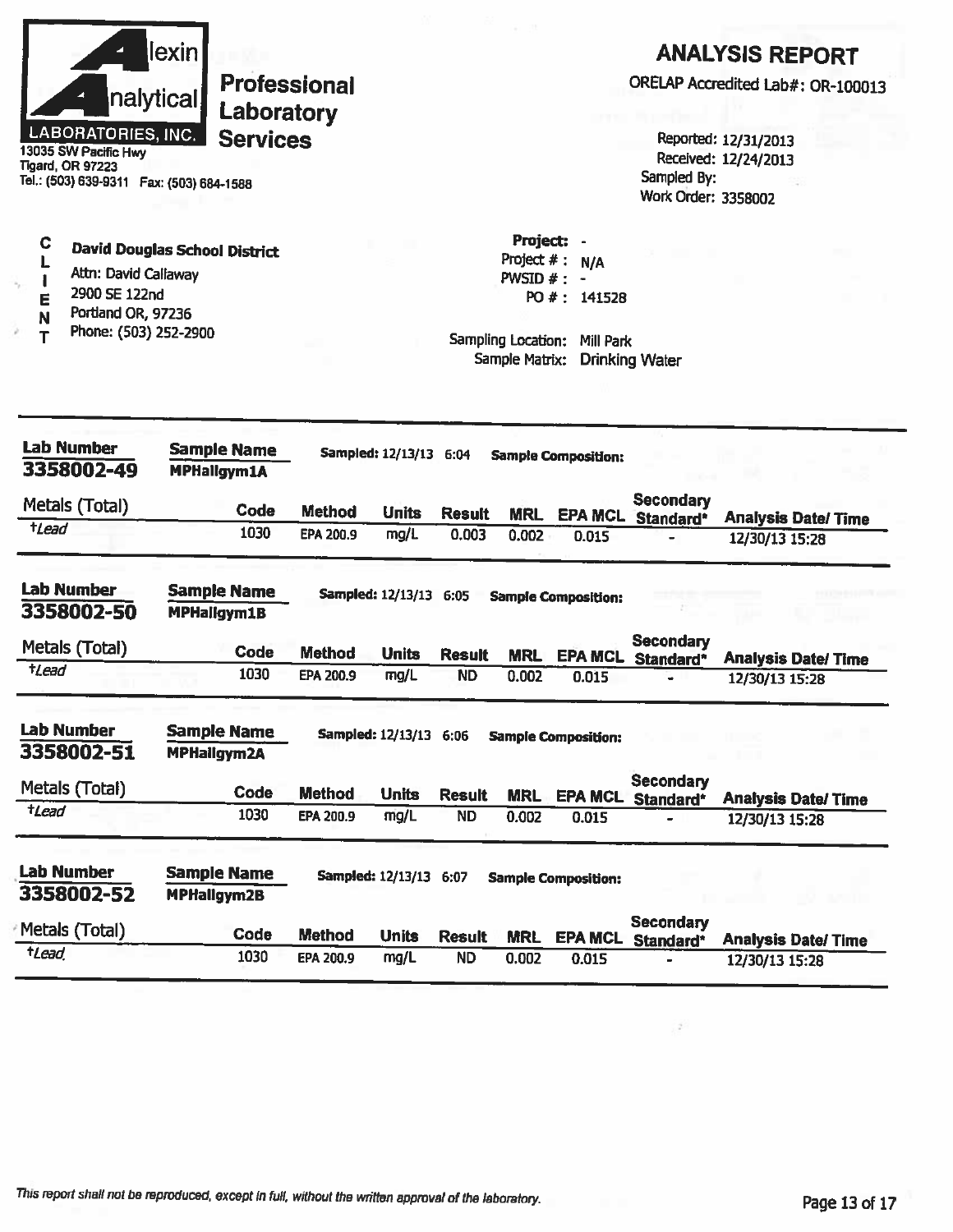| llexinl           |
|-------------------|
| nalytical         |
| ABORATORIES, INC. |

 $\mathbf C$ 

 $\mathbf L$ 

 $\mathbf{I}$ 

É

N

 $\overline{\mathbf{r}}$ 

**Professional** Laboratory **Services** 

13035 SW Pacific Hwy **Tigard, OR 97223** Tel.: (503) 639-9311 Fax: (503) 684-1588

Attn: David Callaway

Portland OR, 97236

Phone: (503) 252-2900

2900 SE 122nd

**David Douglas School District** 

### **ANALYSIS REPORT**

ORELAP Accredited Lab#: OR-100013

Reported: 12/31/2013 Received: 12/24/2013 Sampled By: Work Order: 3358002

Project: -Project  $# : N/A$ PWSID  $# : -$ PO #: 141528

Sampling Location: Mill Park Sample Matrix: Drinking Water

| <b>Lab Number</b><br><b>Sample Name</b><br>3358002-53<br><b>MPLobbyA</b> |                                      |  |               | Sampled: 12/13/13 7:03   |               |            | <b>Sample Composition:</b> |                               |                |                            |
|--------------------------------------------------------------------------|--------------------------------------|--|---------------|--------------------------|---------------|------------|----------------------------|-------------------------------|----------------|----------------------------|
| Metals (Total)                                                           | Code                                 |  | <b>Method</b> | <b>Units</b>             | <b>Result</b> | <b>MRL</b> | <b>EPA MCL</b>             | <b>Secondary</b><br>Standard* |                | <b>Analysis Date/Time</b>  |
| tLead                                                                    | 1030                                 |  | EPA 200.9     | mg/L                     | 0.005         | 0.002      | 0.015                      |                               | 12/30/13 15:28 |                            |
| <b>Lab Number</b><br>3358002-54                                          | Sample Name<br><b>MPLobbyB</b>       |  |               | <b>Sampled: 12/13/13</b> | 7:04          |            | <b>Sample Composition:</b> |                               |                |                            |
| Metals (Total)                                                           | Code                                 |  | <b>Method</b> | <b>Units</b>             | <b>Result</b> | <b>MRL</b> | <b>EPA MCL</b>             | <b>Secondary</b><br>Standard* |                | <b>Analysis Date/ Time</b> |
| <b>tLead</b>                                                             | 1030                                 |  | EPA 200.9     | mg/L                     | <b>ND</b>     | 0.002      | 0.015                      |                               | 12/30/13 15:28 |                            |
| <b>Lab Number</b><br>3358002-55                                          | <b>Sample Name</b><br><b>MPCafeA</b> |  |               | Sampled: 12/13/13 5:54   |               |            | <b>Sample Composition:</b> |                               |                |                            |
| Metals (Total)                                                           | Code                                 |  | <b>Method</b> | <b>Units</b>             | <b>Result</b> | <b>MRL</b> | <b>EPA MCL</b>             | <b>Secondary</b><br>Standard* |                | <b>Analysis Date/ Time</b> |
| tLead                                                                    | 1030                                 |  | EPA 200.9     | mg/L                     | <b>ND</b>     | 0.002      | 0.015                      |                               | 12/30/13 15:28 |                            |
| <b>Lab Number</b><br>3358002-56                                          | <b>Sample Name</b><br><b>MPCafeB</b> |  |               | Sampled: 12/13/13 5:56   |               |            | <b>Sample Composition:</b> |                               |                |                            |
| Metals (Total)                                                           | Code                                 |  | <b>Method</b> | <b>Units</b>             | <b>Result</b> | <b>MRL</b> | <b>EPA MCL</b>             | <b>Secondary</b><br>Standard* |                | <b>Analysis Date/Time</b>  |
| <b>tLead</b>                                                             | 1030                                 |  | EPA 200.9     | mg/L                     | <b>ND</b>     | 0.002      | 0.015                      |                               | 12/30/13 15:28 |                            |

This report shall not be reproduced, except in full, without the written approval of the laboratory.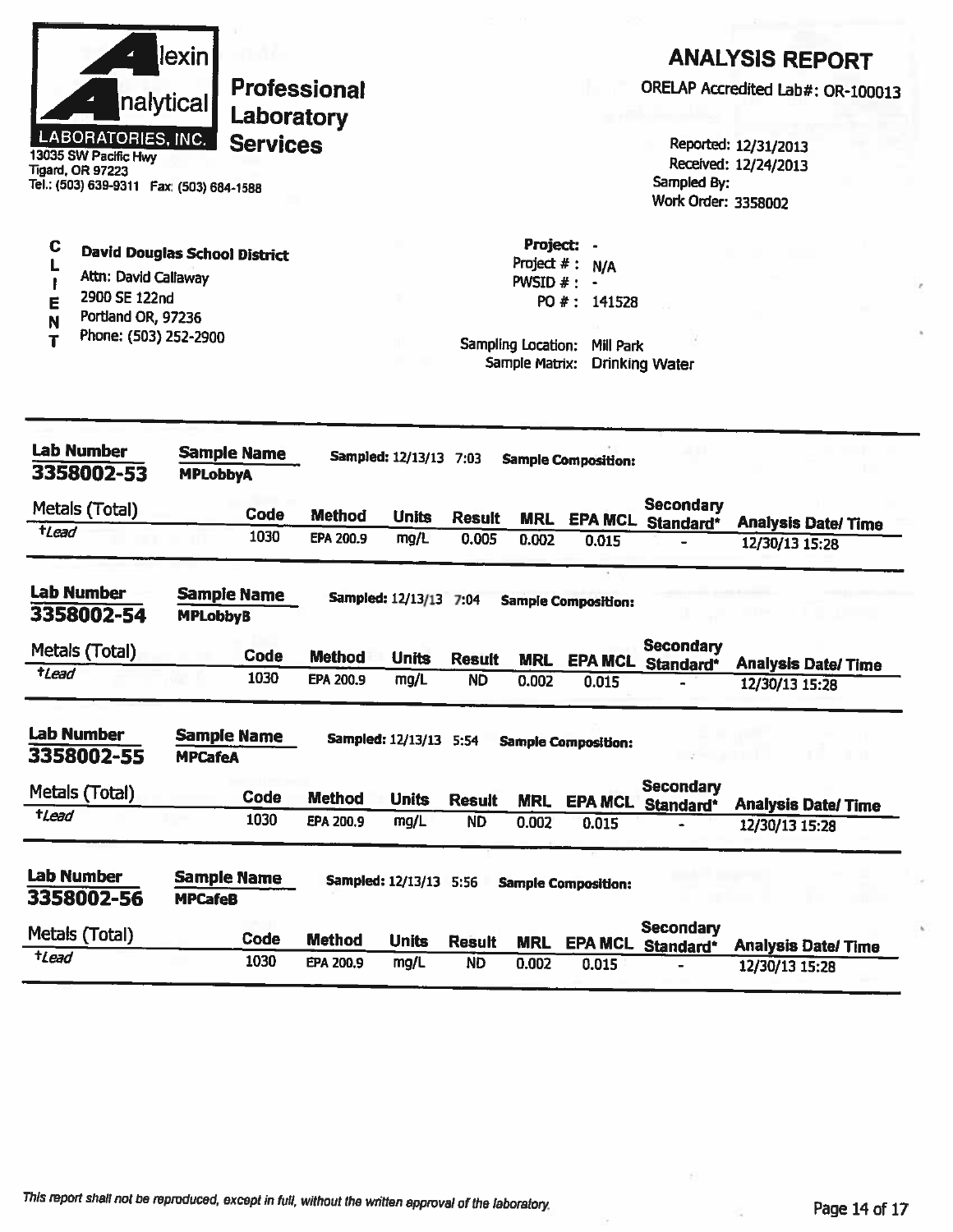|                       | nalytical<br><b>LABORATORIES, INC.</b><br>13035 SW Pacific Hwy<br><b>Tigard, OR 97223</b><br>Tel.: (503) 639-9311  Fax: (503) 684-1588 | lexin                                 | Professional<br>Laboratory<br><b>Services</b> |               |                        |               |                                                                                   |                                                    | Sampled By:<br>Work Order: 3358002 | <b>ANALYSIS REPORT</b><br>ORELAP Accredited Lab#: OR-100013<br>Reported: 12/31/2013<br>Received: 12/24/2013 |
|-----------------------|----------------------------------------------------------------------------------------------------------------------------------------|---------------------------------------|-----------------------------------------------|---------------|------------------------|---------------|-----------------------------------------------------------------------------------|----------------------------------------------------|------------------------------------|-------------------------------------------------------------------------------------------------------------|
| C<br>L<br>E<br>N<br>т | <b>David Douglas School District</b><br>Attn: David Callaway<br>2900 SE 122nd<br>Portland OR, 97236<br>Phone: (503) 252-2900           |                                       |                                               |               |                        |               | Project:<br>Project $#$ :<br>$PWSID \#$ :<br>Sampling Location:<br>Sample Matrix: | N/A<br>$\blacksquare$<br>PO #: 141528<br>Mill Park | <b>Drinking Water</b>              |                                                                                                             |
|                       | <b>Lab Number</b><br>3358002-57                                                                                                        | <b>MPStaffa</b>                       | <b>Sample Name</b>                            |               | Sampled: 12/13/13 7:05 |               |                                                                                   | <b>Sample Composition:</b>                         |                                    |                                                                                                             |
|                       | Metals (Total)                                                                                                                         |                                       | Code                                          | <b>Method</b> | <b>Units</b>           | <b>Result</b> | <b>MRL</b>                                                                        | <b>EPA MCL</b>                                     | <b>Secondary</b><br>Standard*      | <b>Analysis Date/Time</b>                                                                                   |
| $t$ Lead              |                                                                                                                                        |                                       | 1030                                          | EPA 200.9     | mg/L                   | 0.012         | 0.002                                                                             | 0.015                                              |                                    | 12/30/13 15:28                                                                                              |
|                       | <b>Lab Number</b><br>3358002-58                                                                                                        | <b>Sample Name</b><br><b>MPStaffb</b> |                                               |               | Sampled: 12/13/13 7:06 |               |                                                                                   | <b>Sample Composition:</b>                         |                                    |                                                                                                             |
|                       | Metals (Total)                                                                                                                         |                                       | Code                                          | <b>Method</b> | <b>Units</b>           | <b>Result</b> | <b>MRL</b>                                                                        | <b>EPA MCL</b>                                     | <b>Secondary</b><br>Standard*      | <b>Analysis Date/Time</b>                                                                                   |
| tLead                 |                                                                                                                                        |                                       | 1030                                          | EPA 200.9     | mg/L                   | <b>ND</b>     | 0.002                                                                             | 0.015                                              |                                    | 12/30/13 15:28                                                                                              |
|                       | <b>Lab Number</b><br>3358002-59                                                                                                        | <b>Sample Name</b><br><b>MPRNA</b>    |                                               |               | Sampled: 12/13/13 7:08 |               |                                                                                   | <b>Sample Composition:</b>                         |                                    |                                                                                                             |
|                       | Metals (Total)                                                                                                                         |                                       | <b>Code</b>                                   | <b>Method</b> | <b>Units</b>           | <b>Result</b> | <b>MRL</b>                                                                        | <b>EPA MCL</b>                                     | <b>Secondary</b>                   |                                                                                                             |
| $t$ <i>Lead</i>       |                                                                                                                                        |                                       | 1030                                          | EPA 200.9     | mg/L                   | 0.008         | 0.002                                                                             | 0.015                                              | Standard*                          | <b>Analysis Date/Time</b><br>12/30/13 15:28                                                                 |
|                       | <b>Lab Number</b><br>3358002-60                                                                                                        | <b>Sample Name</b><br><b>MPRNB</b>    |                                               |               | Sampled: 12/13/13 7:09 |               |                                                                                   | <b>Sample Composition:</b>                         |                                    |                                                                                                             |
|                       |                                                                                                                                        |                                       |                                               |               |                        |               |                                                                                   |                                                    | <b>Secondary</b>                   |                                                                                                             |
| tLead                 | Metals (Total)                                                                                                                         |                                       | Code                                          | <b>Method</b> | <b>Units</b>           | <b>Result</b> | <b>MRL</b>                                                                        | <b>EPA MCL</b>                                     | Standard*                          | <b>Analysis Date/Time</b>                                                                                   |

 $\widetilde{\alpha}$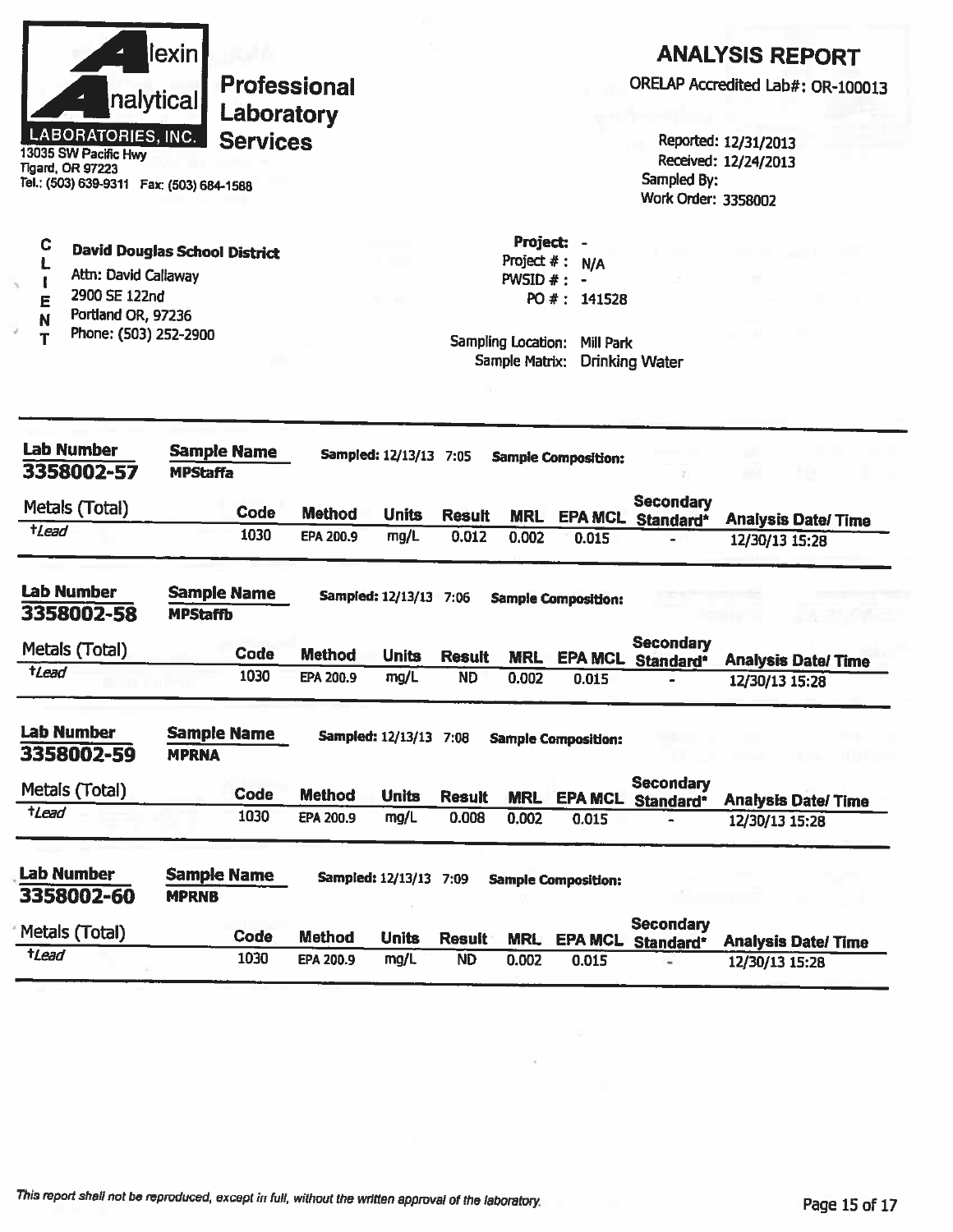|                  | nalytical<br><b>LABORATORIES, INC.</b><br>13035 SW Pacific Hwy<br>Tigard, OR 97223<br>Tel.: (503) 639-9311    Fax: (503) 684-1588 | lexin                                    | <b>Professional</b><br>Laboratory<br><b>Services</b> |               |                               |               |                                                                               |                                               | Sampled By:<br>Work Order: 3358002    | <b>ANALYSIS REPORT</b><br>ORELAP Accredited Lab#: OR-100013<br>Reported: 12/31/2013<br>Received: 12/24/2013 |  |
|------------------|-----------------------------------------------------------------------------------------------------------------------------------|------------------------------------------|------------------------------------------------------|---------------|-------------------------------|---------------|-------------------------------------------------------------------------------|-----------------------------------------------|---------------------------------------|-------------------------------------------------------------------------------------------------------------|--|
| C<br>L<br>E<br>N | <b>David Douglas School District</b><br>Attn: David Callaway<br>2900 SE 122nd<br>Portland OR, 97236<br>Phone: (503) 252-2900      |                                          |                                                      |               |                               |               | Project:<br>Project #:<br>PWSID $#$ :<br>Sampling Location:<br>Sample Matrix: | N/A<br>$\bullet$<br>PO #: 141528<br>Mill Park | <b>Drinking Water</b>                 |                                                                                                             |  |
|                  | <b>Lab Number</b><br>3358002-61                                                                                                   | <b>MPMUSICA</b>                          | <b>Sample Name</b>                                   |               | Sampled: 12/13/13 7:19        |               |                                                                               | <b>Sample Composition:</b>                    |                                       |                                                                                                             |  |
| $t$ <i>Lead</i>  | Metals (Total)                                                                                                                    |                                          | Code<br>1030                                         | <b>Method</b> | <b>Units</b>                  | <b>Result</b> | <b>MRL</b>                                                                    |                                               | <b>Secondary</b><br>EPA MCL Standard* | <b>Analysis Date/Time</b>                                                                                   |  |
|                  |                                                                                                                                   |                                          |                                                      | EPA 200.9     | mg/L                          | 0.003         | 0.002                                                                         | 0.015                                         |                                       | 12/30/13 15:28                                                                                              |  |
|                  | <b>Lab Number</b><br>3358002-62                                                                                                   | <b>MPMUSICB</b>                          | <b>Sample Name</b>                                   |               | Sampled: 12/13/13 7:20        |               |                                                                               | <b>Sample Composition:</b>                    |                                       |                                                                                                             |  |
|                  | Metals (Total)                                                                                                                    |                                          | <b>Code</b>                                          | <b>Method</b> | <b>Units</b>                  | <b>Result</b> | <b>MRL</b>                                                                    | <b>EPA MCL</b>                                | <b>Secondary</b><br>Standard*         | <b>Analysis Date/Time</b>                                                                                   |  |
| $t$ Lead         |                                                                                                                                   |                                          | 1030                                                 | EPA 200.9     | mg/L                          | <b>ND</b>     | 0.002                                                                         | 0.015                                         |                                       | 12/30/13 15:28                                                                                              |  |
|                  | <b>Lab Number</b><br>3358002-63                                                                                                   | <b>MPKitchen1A</b>                       | <b>Sample Name</b>                                   |               | <b>Sampled: 12/13/13 5:49</b> |               |                                                                               | <b>Sample Composition:</b>                    |                                       |                                                                                                             |  |
|                  | Metals (Total)                                                                                                                    |                                          | Code                                                 | <b>Method</b> | <b>Units</b>                  | <b>Result</b> | <b>MRL</b>                                                                    | <b>EPA MCL</b>                                | <b>Secondary</b>                      |                                                                                                             |  |
| $t$ <i>Lead</i>  |                                                                                                                                   |                                          | 1030                                                 | EPA 200.9     | mg/L                          | 0.003         | 0.002                                                                         | 0.015                                         | Standard*                             | <b>Analysis Date/Time</b><br>12/30/13 15:28                                                                 |  |
|                  | <b>Lab Number</b><br>3358002-64                                                                                                   | <b>Sample Name</b><br><b>MPKitchen1B</b> |                                                      |               | <b>Sampled: 12/13/13 5:51</b> |               |                                                                               | <b>Sample Composition:</b>                    |                                       |                                                                                                             |  |
|                  | Metals (Total)                                                                                                                    |                                          | Code                                                 | <b>Method</b> | <b>Units</b>                  | <b>Result</b> | <b>MRL</b>                                                                    | <b>EPA MCL</b>                                | <b>Secondary</b><br>Standard*         | <b>Analysis Date/Time</b>                                                                                   |  |
| $t$ Lead         |                                                                                                                                   |                                          | 1030                                                 | EPA 200.9     | mg/L                          | <b>ND</b>     | 0.002                                                                         | 0.015                                         | $\blacksquare$                        | 12/30/13 15:28                                                                                              |  |

 $\pm 0$ 

 $\mathcal{A}$